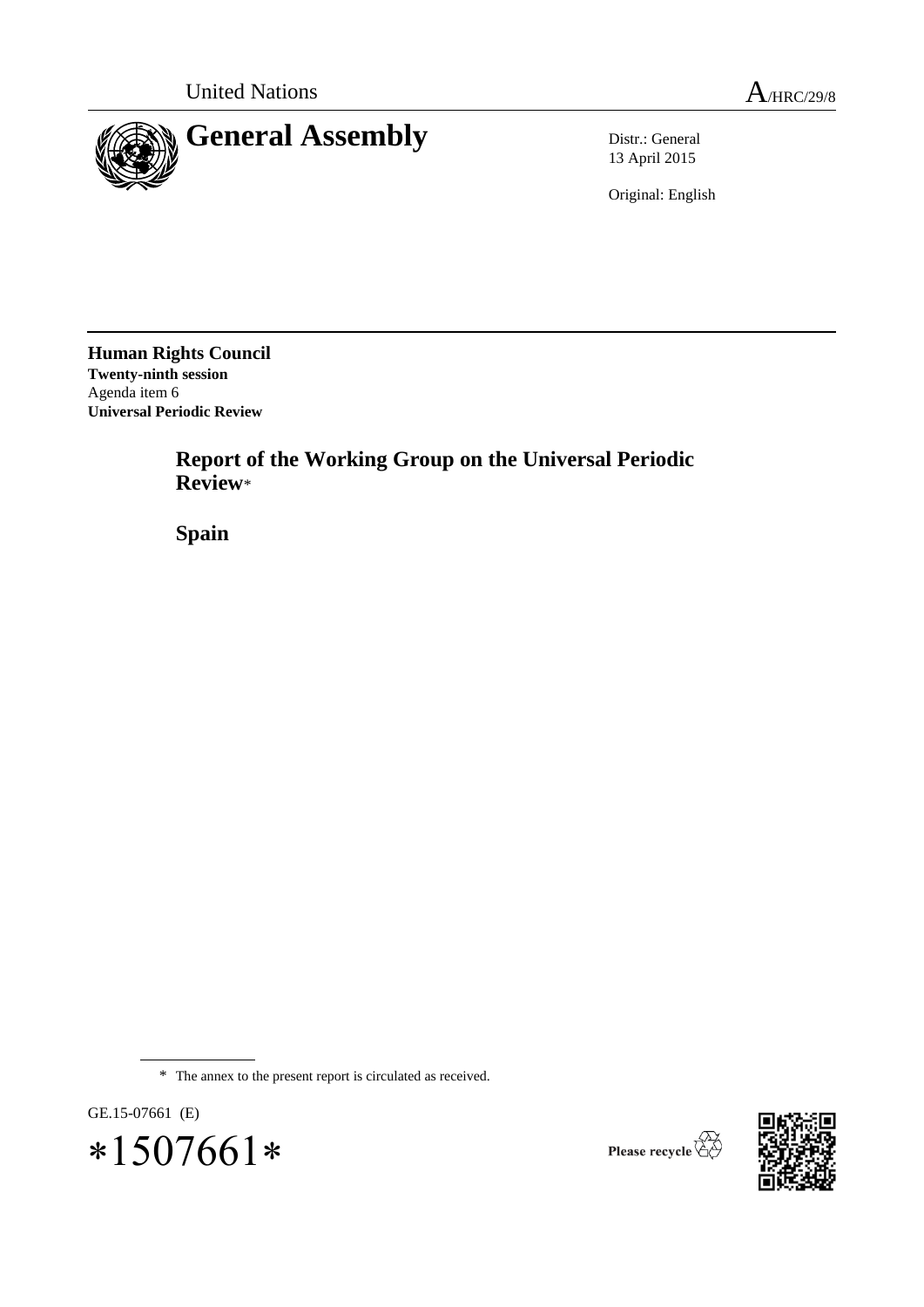# Contents

|       |           | Paragraphs  | Page |
|-------|-----------|-------------|------|
|       |           | $1 - 4$     | 3    |
|       |           | $5 - 130$   | 3    |
|       | A.        | $5 - 21$    | 3    |
|       | <b>B.</b> | $22 - 130$  | 5    |
| Н.    |           | $131 - 132$ | 13   |
| Annex |           |             |      |
|       |           |             | 26   |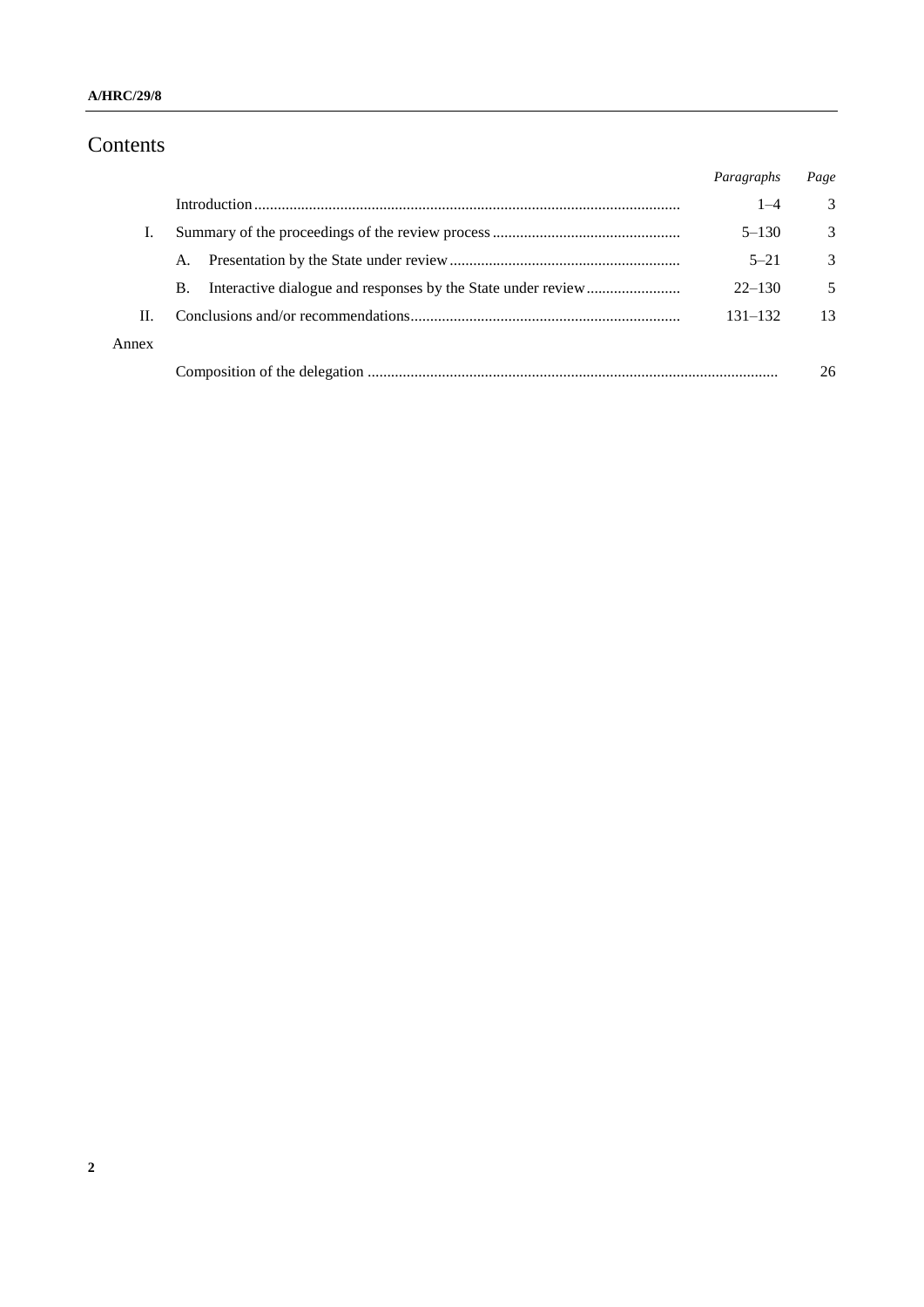## **Introduction**

1. The Working Group on the Universal Periodic Review , established in accordance with Human Rights Council resolution 5/1 of 18 June 2007, held its twenty-first session from 19 to 30 January 2015. The review of Spain was held at the 5th meeting on 21 January 2015. The delegation of Spain was headed by Ignacio Ybáñez, Secretary of State for Foreign Affairs. At its 10th meeting held on 23rd January 2015, the Working Group adopted the report on Spain.

2. On 13 January 2015, the Human Rights Council selected the following group of rapporteurs (troika) to facilitate the review of Spain: the former Yugoslav Republic of Macedonia, Sierra Leone and the United Kingdom of Great Britain and Northern Ireland.

3. In accordance with paragraph 15 of the annex to resolution 5/1 and paragraph 5 of the annex to resolution 16/21, the following documents were issued for the review of Spain:

(a) A national report submitted/written presentation prepared in accordance with paragraph 15 (a) (A/HRC/WG.6/21/ESP/1);

(b) A compilation prepared by the Office of the High Commissioner for Human Rights (OHCHR) in accordance with paragraph 15 (b) (A/HRC/WG.6/21/ESP/2);

(c) A summary prepared by OHCHR in accordance with paragraph 15 (c) (A/HRC/WG.6/21/ESP/3).

4. A list of questions prepared in advance by the Czech Republic, Germany, the Netherlands, Norway, Slovenia, Sweden and the United Kingdom of Great Britain and Northern Ireland was transmitted to Spain through the troika. Those questions are available on the extranet of the universal periodic review (UPR).

## **I. Summary of the proceedings of the review process**

#### **A. Presentation by the State under review**

5. The Secretary of State for Foreign Affairs of Spain considered that the universal periodic review was an essential tool for assessing human rights policies and laws and a mechanism for dialogue between States on their commitment to the universal system of promotion and protection of human rights.

6. The delegation recalled that Spain had ratified most human rights instruments and optional protocols, submitted all its reports to the treaty bodies and extended an open invitation to the special procedures. Since its first UPR, Spain had received visits from four special procedures.

7. The drafting of the national report was intended as an exercise in self-criticism—an essential element of the UPR—and included the participation of ministries and other public institutions, and civil society. The suggestions from civil society were extremely useful to better understand how laws and policies promoted by the Government were perceived. The national human rights institution, the Defensor del Pueblo, also participated in the process as an observer.

8. The national report focused, primarily, on the recommendations received in 2010 previously addressed in the voluntary interim report submitted in 2012—and on the developments and events of recent years, particularly the fiscal adjustment undertaken to counter the global economic and financial crisis, which still had significant repercussions.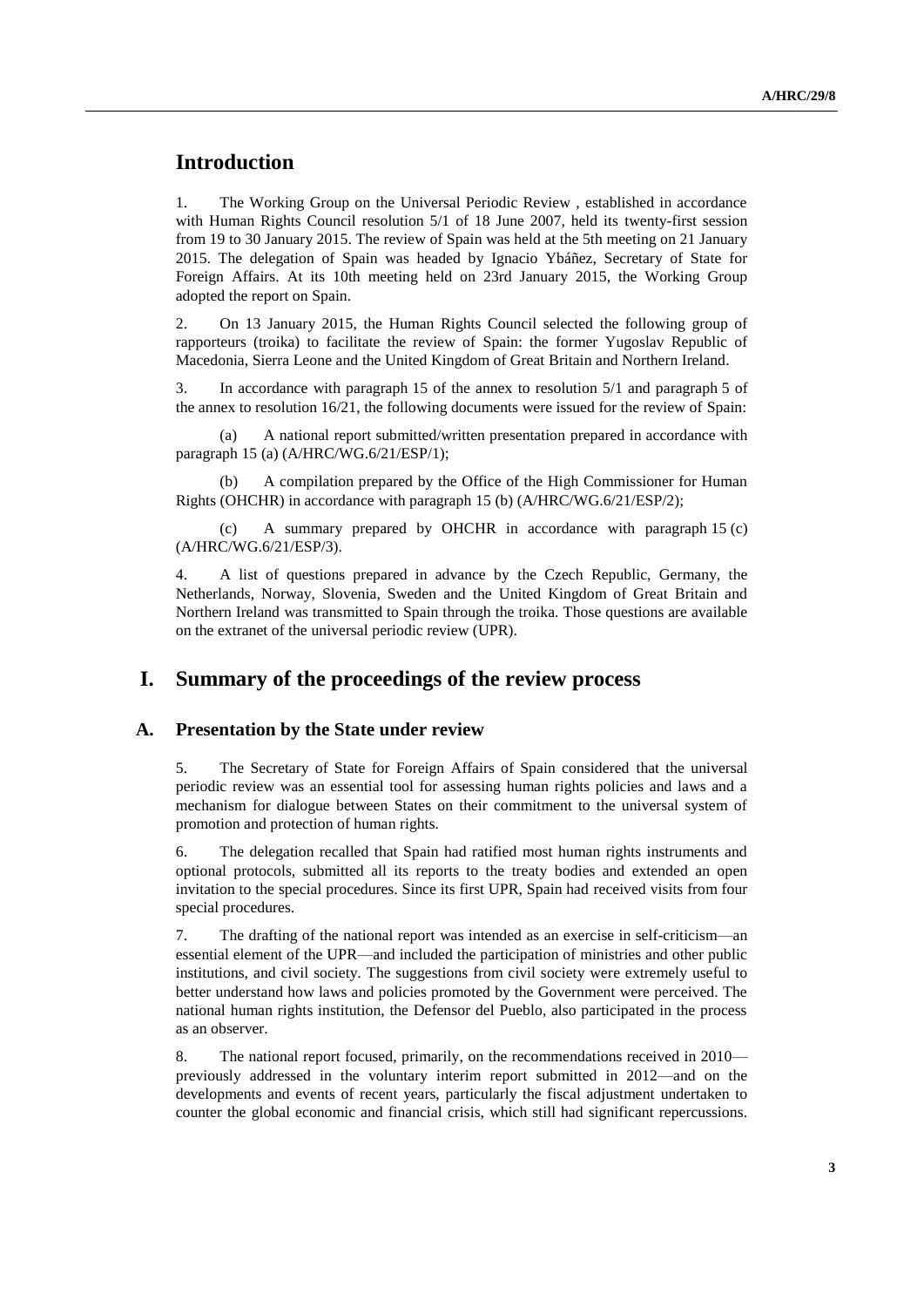The delegation recalled that the Government had taken into account the criteria established by the Committee on Economic, Social and Cultural Rights regarding adjustment measures, which should be proportionate, provisional, necessary and not be regressive or discriminatory.

9. The delegation went on to describe some of the main themes of the national report. It mentioned, at the institutional level, the establishment of hate crime and discrimination departments in each of the provincial prosecutor's offices in Spain. It also highlighted the establishment of the post of National Rapporteur on human trafficking to improve coordination among the various institutions involved.

10. The delegation stressed that, at the legislative level, the ongoing reform of the penal code would lead to significant developments in the human rights field. For instance, the reform would criminalize forced marriage, strengthen the protection of victims of gender violence, amend the definition of sexual exploitation and forced prostitution and strengthen the protection of children against offences affecting their sexual freedom. The reform would also define the crime of enforced disappearance as a separate offence.

11. Regarding the implementation of the recommendations received in 2010, the delegation noted that the Government intended to adopt, further to consultations, a new national human rights plan with a longer time span, making it a State policy. Furthermore, since its first UPR, Spain had adopted, implemented or advanced the development of various specific plans such as the Strategic Plan on Equality of Opportunity for the period 2014–2016.

12. The delegation considered that the eradication of gender-based violence would only be achieved through the fight for equality. Spain had established a data-collecting system on gender-based violence that was considered to be a model and the Government maintained a zero tolerance policy on gender-based violence.

13. An important group of recommendations received in 2010 related to racial discrimination and xenophobia. The delegation stated that Spain had adopted, in November 2011, the Comprehensive Strategy against Racism, Racial Discrimination, Xenophobia and Related Forms of Intolerance. A Map of Discrimination in the country was being developed, to improve data collection and official statistics regarding incidents and crimes involving discrimination. The training of State security forces had been enhanced, to assist them in identifying racist and xenophobic incidents. An independent department providing assistance for victims of discrimination on grounds of racial or ethnic origin had also been established.

14. The delegation stated that the migrant holding centres were not penitentiary facilities and that people in those centres were always held according to judicial authorization and under judicial oversight. New rules of procedure had also been adopted in March 2014, incorporating a series of guarantees.

15. The autonomous cities of Ceuta and Melilla were under extraordinary migratory pressure. The temporary migrant reception centres, which operated under an open regime, provided basic social services to illegal immigrants and asylum seekers. The Government was undertaking reforms in the reception centres in response to the ever-increasing number of arrivals. Additionally, the Government had decided to establish refugee offices at the Ceuta and Melilla border posts to process asylum applications in situ.

16. Regarding the fight against torture, the delegation recalled that the Ombudsman performed the function of a national preventive mechanism and that, in the context of the ongoing reform of the Criminal Procedure Law, increased safeguards against torture and illtreatment had been incorporated.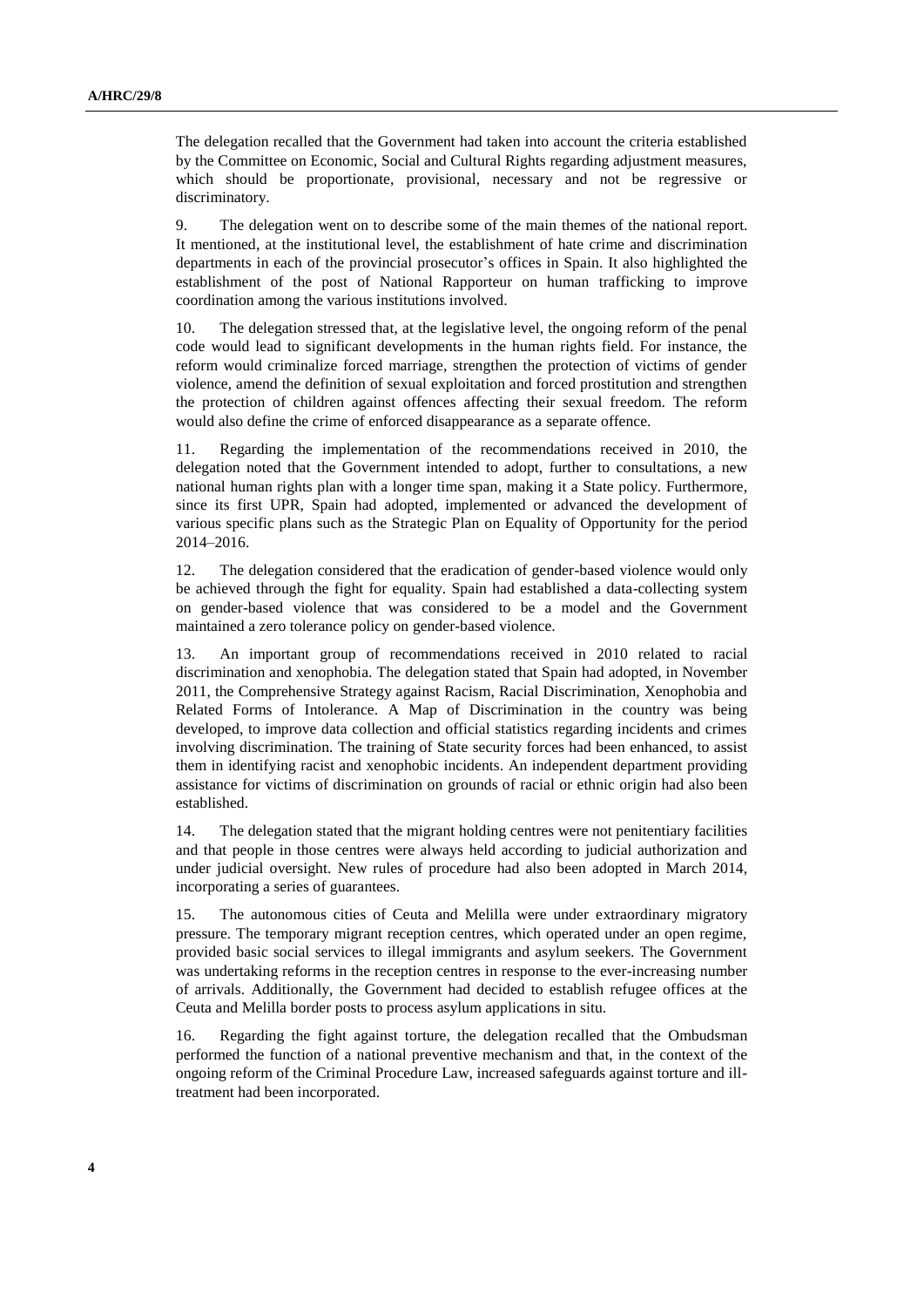17. Despite the economic crisis, the Government was trying to secure access to justice for the most vulnerable, in particular through the draft Law on the Statute of Victims, which provided a global response, both legal and social, to the needs of the victims of crime, and an extensive list of victims' rights.

18. The Government was aware of the serious impact of the economic crisis on children. Child poverty rates had always been comparatively high in Spain, but the decline in household income, as a result of the economic crisis and the impact of unemployment on families, constituted a burden which the Government was striving to address.

19. On the right to education, the delegation noted that the investment rate per pupil in public education, the student-teacher ratio and the percentage of expenditure on child public education were relatively high compared to the equivalents in neighbouring countries. Additionally, the Act on the Improvement of Educational Quality (Organic Act No. 8/2013) had been adopted in December 2013, with the aim of reducing the rate of early dropout from school, improving educational standards in accordance with international benchmarks and enhancing the employability and entrepreneurship of students.

20. With regard to the right to health, in 2012 the Government had initiated a reform to guarantee the sustainability of the national health system, under which health care in emergency situations, during pregnancy, childbirth and the postnatal period, and for those under 18 is guaranteed for undocumented immigrants under the same conditions as for Spanish citizens.

21. In conclusion, the delegation noted that Spain had an advanced legal and institutional framework but that its implementation required improvements. To achieve this, it was necessary to exert the political will—which was present—and obtain the necessary resources, which were scarce owing to the financial crisis and budgetary restrictions. As evidence of its political will, the Government had announced initial measures to reverse the effects of the restrictions for the most vulnerable groups, such as the enactment, on 1 January 2015, of a tax reform which involved a general reduction in income tax for individuals, particularly for lower-income taxpayers. In addition, the social expenditure foreseen for 2015 represented 53.9 per cent of the Government's budget.

#### **B. Interactive dialogue and responses by the State under review**

22. During the interactive dialogue, 88 delegations made statements. Recommendations made during the dialogue can be found in section II of the present report.

23. Indonesia appreciated the role of Spain in promoting interfaith and intercultural dialogue through the Alliance of Civilizations, the establishment of provincial hate crime departments and the Comprehensive Strategy against Racism.

24. The Islamic Republic of Iran expressed concern over a number of human rights violations, including continued racial discrimination against minorities, in particular Muslims.

25. Ireland noted the adoption of the National Strategy for the Elimination of Violence against Women and steps taken to improve legal safeguards for detainees through the 2011 Criminal Procedure Bill.

26. Israel expressed concern about the obstacles faced by the children of illegal immigrants in accessing education and health, as well as the excessive use of force in border areas.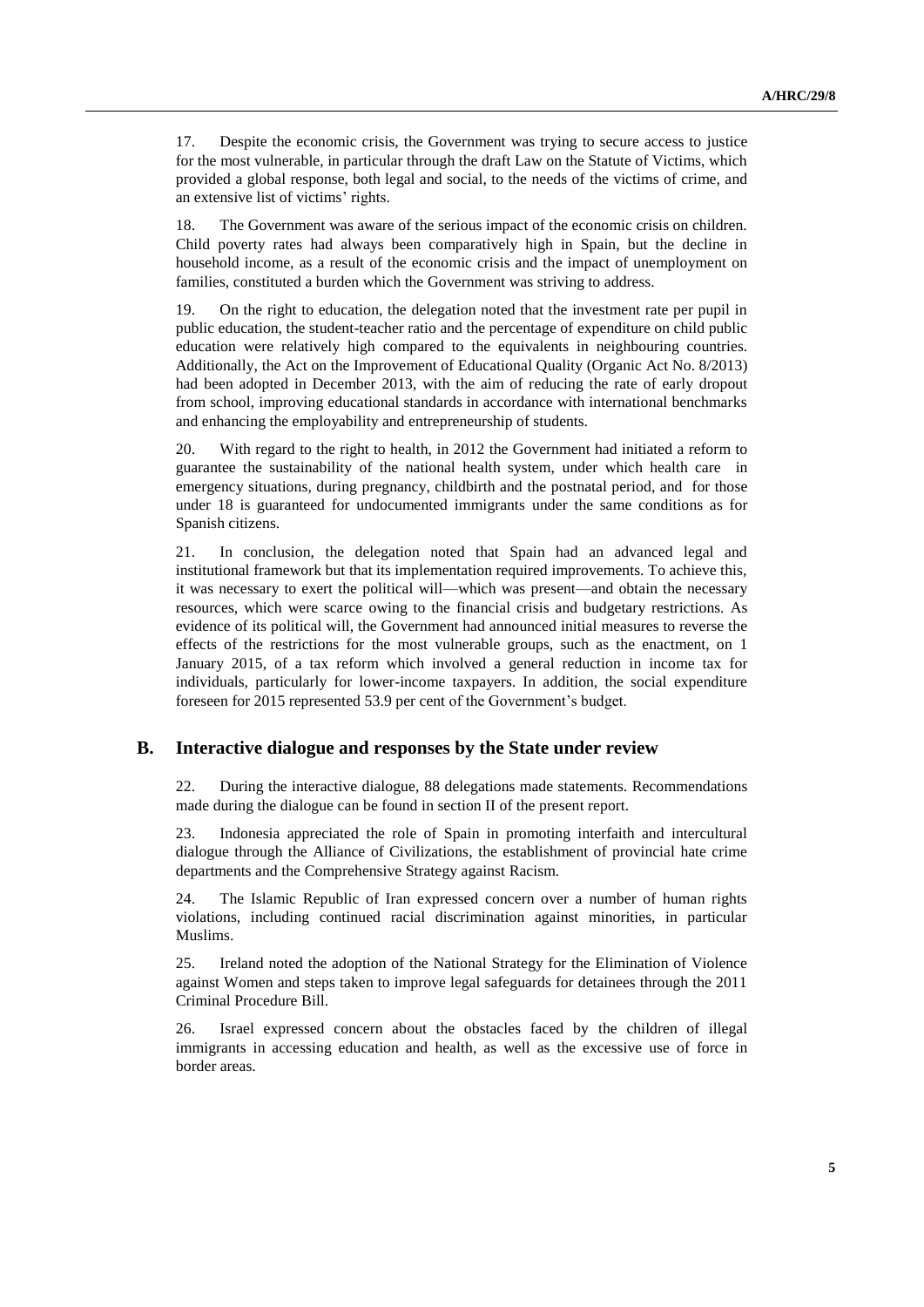27. Italy commended the Spanish authorities on the institution of the post of National Rapporteur on human trafficking and enquired about the status of the review of the new National Human Rights Plan by parliament.

28. Japan was encouraged to see that the present administration continued to give importance to human rights and to hear that it was considering a new national human rights plan.

29. Jordan commended Spain for the improvements made in the legislative framework, such as the reform of the Criminal Code and the adoption of the second Strategic Plan for Citizenship and Integration.

30. Kuwait commended Spain for its improvement of the legislative framework by making some amendments to guarantee the protection and promotion of human rights. Kuwait also appreciated policies adopted to ensure equal opportunities.

31. Lebanon noted the implementation of the Historical Memory Act. It commended the Comprehensive Strategy against Racism, Racial Discrimination and Xenophobia and the establishment of hate crimes and discrimination departments in provincial public prosecutors' offices.

32. Libya wished success to Spain in its efforts to ensure the protection and promotion of human rights.

33. Malaysia acknowledged the significant achievements made by Spain, including in the area of combating gender-based violence, and also indicated the remaining challenges related to the impact of the economic crisis.

34. Mauritania noted progress in combating discrimination against women, protecting the rights of migrants and combating racism and xenophobia. Mauritania praised the law to improve the quality of education.

35. Mexico recognized advances vis-à-vis the first cycle, including gender equality in labour and noted the ongoing challenges, especially regarding economic, social and cultural rights.

36. Montenegro noted that the Committee on Economic, Social and Cultural Rights and the Committee on Racial Discrimination had expressed concerns at the persistent discrimination against the Gypsy community in daily life.

37. Morocco welcomed the planned reform of the Penal Code to strengthen the fight against trafficking in persons, discrimination, xenophobia and racism, and the attachment of Spain to the dialogue among civilizations.

38. Myanmar noted with appreciation that Spain had adopted several plans and measures to promote and protect human rights and that progress was being made in their implementation.

39. Namibia commended Spain on the adoption of the Strategic Plan for Equality of Opportunity 2014–2016, and trusted that the various auxiliary plans would ensure its implementation.

40. The Netherlands commended the finalization of the Action Plan on Business and Human Rights but remained concerned by limited improvement in preventing criminal offences by police officers and protecting victims of gender-based violence.

41. Nicaragua welcomed legislative, including penal, reforms to strengthen the protection of human rights, and expressed concern about the situation of migrants in Spain, especially women and children.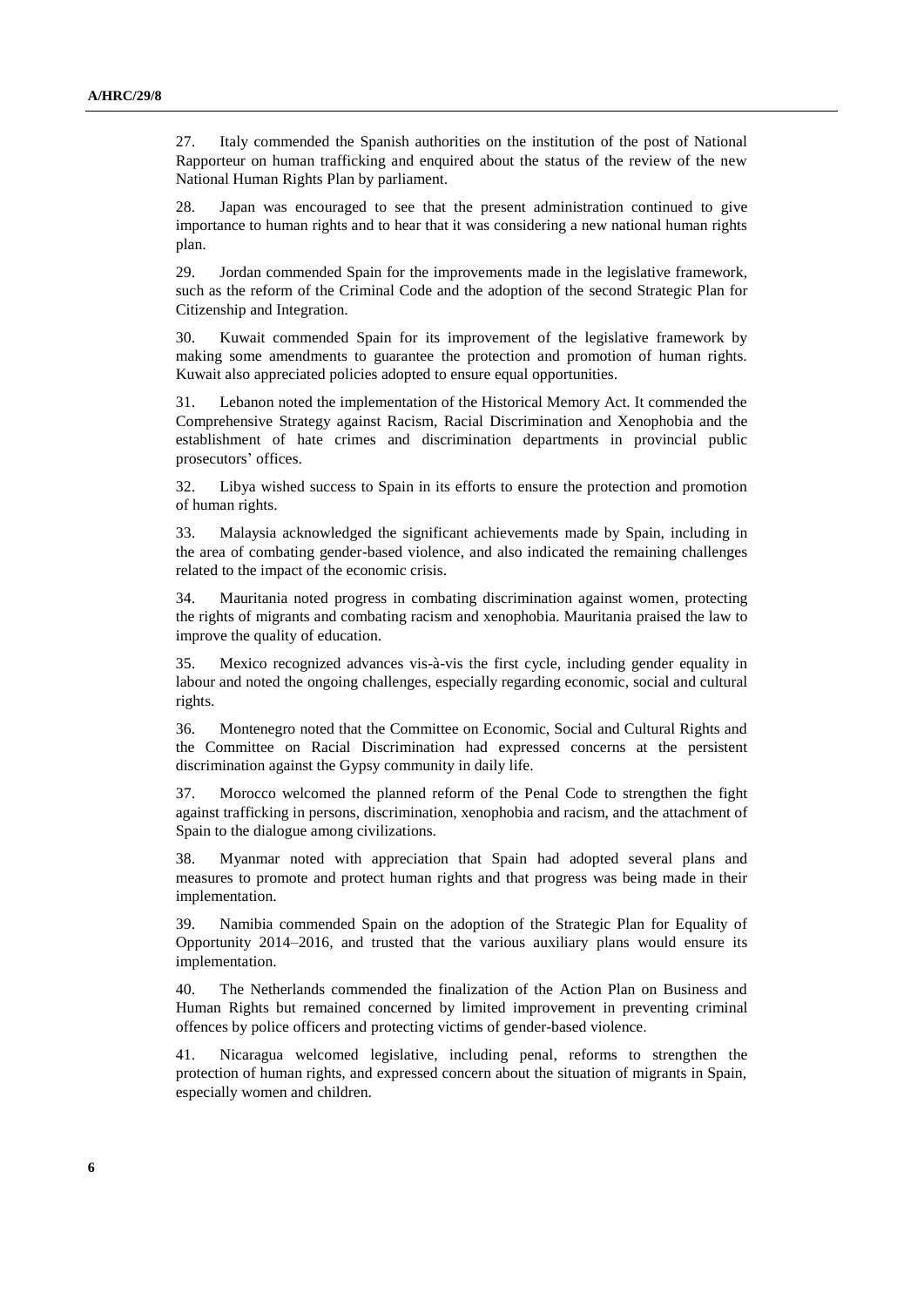42. Norway welcomed the efforts made to deal with the extraordinary migratory pressures in Ceuta and Melilla and asked about the response of Spain to concerns regarding the fairness and efficiency of asylum procedures.

43. Pakistan noted as encouraging that Spain had made efforts to implement recommendations received during the first cycle of the UPR.

44. Panama congratulated Spain for the ratification of several international conventions since its first UPR.

45. Paraguay appreciated the financial support to OHCHR and the open invitation to all special procedures, and welcomed programmes on eliminating discrimination and genderbased violence.

46. The Philippines noted positive developments in the fight against trafficking and the elimination of gender-based violence. It remained concerned at alleged discrimination and ill-treatment of unaccompanied migrant children as reported by United Nations mechanisms.

47. Poland commended the efforts of Spain with regard to the adoption of international human rights law and standards and the amendments to the Criminal Code with a view to combating discrimination, racism and xenophobia.

48. Portugal welcomed the determination of Spain in combating violence against women and in promoting gender equality, noting the adoption of the National Strategy for the Elimination of Violence against Women.

49. Qatar appreciated strategies to promote the rights of children with disabilities and the rights of women, the establishment of a rapporteur on trafficking and the participation of Spain in the Alliance of Civilizations.

50. The Republic of Korea welcomed the establishment of a hate crime department in provincial prosecutors' offices and the Rapporteur on human trafficking, and the inclusion of human rights in school curricula.

51. The Republic of Moldova noted significant steps to combat human trafficking and asked for more information on preparing a second plan against trafficking for the purposes of sexual exploitation.

52. Romania commended Spain for the submission of a mid-term report and noted that, following a peaceful transition, the country had built a vibrant democracy that had stood up to the challenges of terrorism and to an economic crisis.

53. The Russian Federation welcomed the efforts of the Government to protect human rights, including the implementation of UPR recommendations. It noted violations of migrants' rights and prison overcrowding.

54. The Spanish delegation welcomed the references made by several delegations to the Alliance of Civilizations, a Spanish-Turkish initiative in its origins, as well as to the Business and Human Rights Plan, and expressed thanks for the cooperation of several countries in its preparation. In response to questions on discrimination, racism and xenophobia, the Spanish delegation mentioned that, under the strategy to combat racism and xenophobia, a series of activities for prevention and detection had been developed, such as the Annual Report on Racism and Xenophobia. Training, public policies and institutional cooperation had also been strengthened.

55. Regarding the Convention on the Protection of the Rights of All Migrant Workers and Members of Their Families, the delegation recalled that the Spanish Constitution and legislation guaranteed the rights of migrants. Spain followed the European Union position on the matter.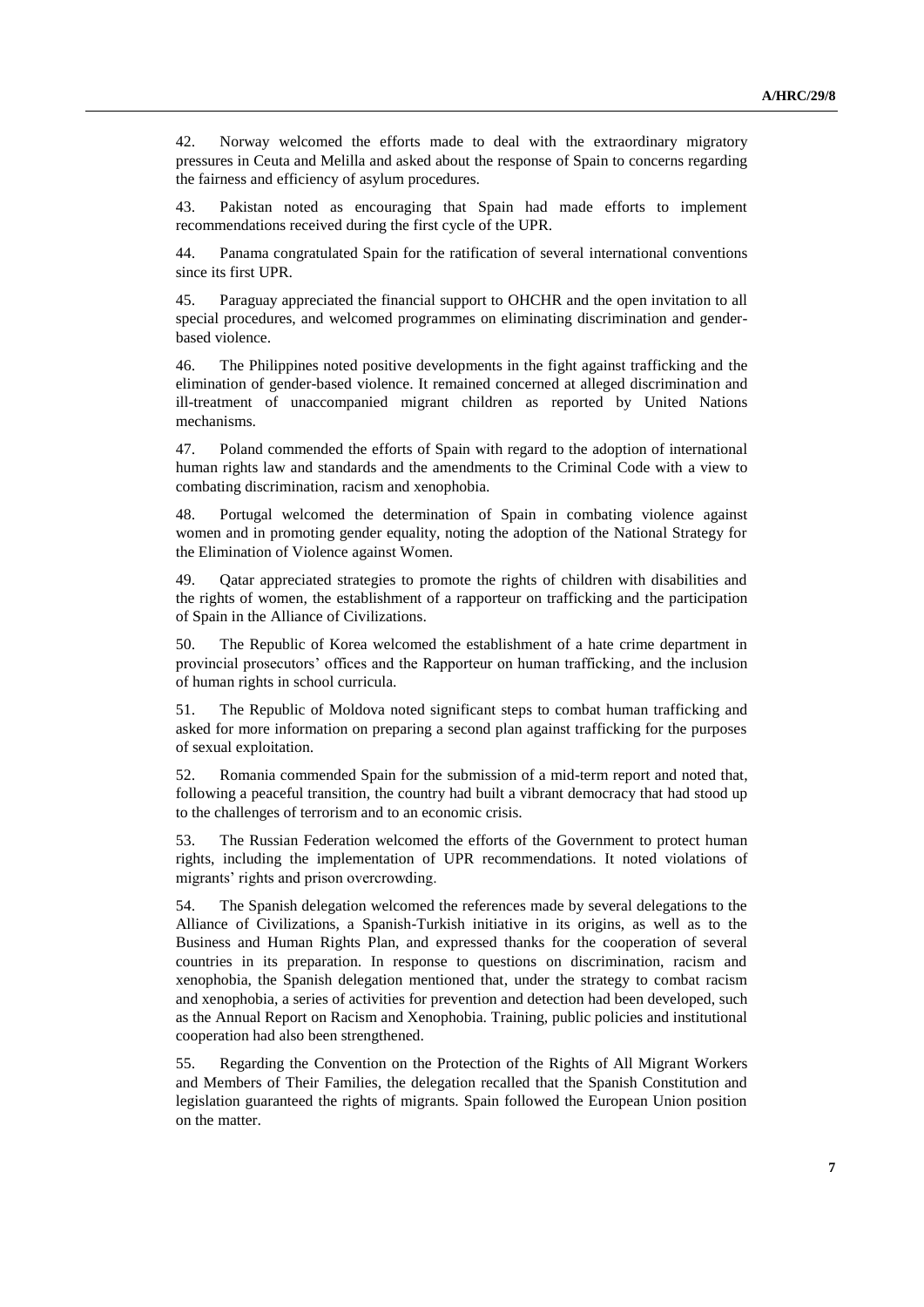56. Regarding the fight against gender-based violence, the Spanish policy was based on promoting responsible, united and sustained action with the participation of all public institutions and civil society associations. Measures taken in the previous few years were the creation of the Observatory for domestic gender-based violence, the adoption of gender based laws, and the International Strategy to eradicate Violence Against Women 2013– 2016. The delegation also mentioned efforts to improve the training of police officers, health-care professionals, social workers and judicial officers with a victim's approach. With regard to the judiciary, the delegation recalled the reform of the Penal Code and a draft law on the legal status of victims. Spain was also working to enhance the visibility of other forms of violence, such as trafficking and the sexual exploitation of women and girls, female genital mutilation and forced marriage.

57. Concerning the migration situation in the autonomous cities of Ceuta and Melilla, the delegation stated that there were two different legal proceedings established by law regarding the return of foreigners who had entered Spanish territory. Both respected a series of guarantees, such as the right to request international protection, the provision of free legal aid, access to interpreters and non-return in the case of pregnant women where health risks were involved. The delegation added that operations to prevent the entry of foreigners into Spain were a different situation, which occurred during border patrols in Ceuta and Melilla. Denials of entry were exerted by Spain as a sovereign right within the framework of its obligations as a member of the European Union. The delegation of Spain informed the Working Group that attempts to enter Spain by those borders were ongoing, on a mass scale and violent and that they constituted a problem of internal security and public order. In any intervention, the authorities always took into consideration the principle of proportionality and opportunity and the possibility that, among the people concerned, there could be persons in a vulnerable situation who required assistance.

58. The delegation referred to a question related to the incorporation of a provision in the Protection of Public Safety Bill to amend the Migration Law. The purpose of the amendment was to recognize the specificity of Ceuta and Melilla from the geographical, border and security perspectives. The amendment was being debated in parliament, including consultations with international expert bodies. The amendment, if adopted, would comply with international obligations regarding access to international protection and nonrefoulement.

59. Rwanda appreciated the policies adopted to promote equality of opportunity for women and the laws and policies on the sexual exploitation of children and adolescents and on trafficking in persons.

60. Senegal welcomed the various initiatives taken for the implementation of the recommendations made in the first cycle, especially on violence against women, the situation of rural women, equal opportunities and education.

61. Serbia noted with satisfaction the comprehensive national report of Spain and its cooperation with the Ombudsman and other representatives of civil society.

62. Sierra Leone commended the drawing up of a Framework Protocol for the Protection of Victims of Trafficking and the recent appointment of a National Rapporteur on human trafficking.

63. Slovakia acknowledged efforts to eliminate gender discrimination and combat human trafficking and asked for more information on the training of prosecutors working in the field of combating racism.

64. Slovenia welcomed information on institutional strengthening in the area of hate speech and discrimination and the stated intention to restore social protection measures and assistance to those most disadvantaged by the financial crisis.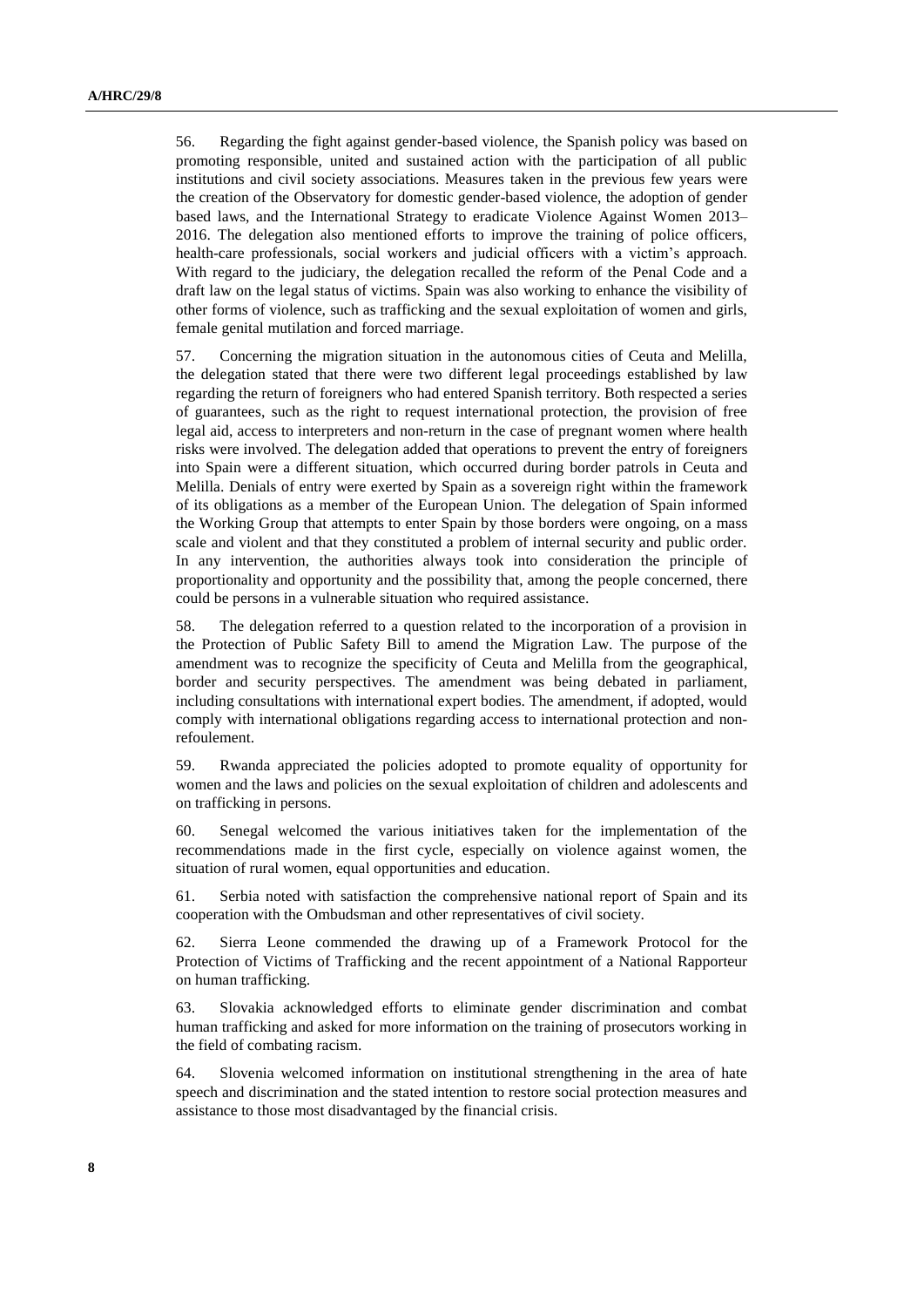65. Sri Lanka acknowledged measures addressing hate crime and combating human trafficking and encouraged Spain to safeguard the rights of the most vulnerable population groups through focused social assistance and income support.

66. The Sudan welcomed the adoption of the Strategic Plans for Equality of Opportunity 2014–2016 and for Citizenship and Integration and the Strategy for the Elimination of Violence against Women 2013–2016.

67. Sweden expressed concern that the Law on Protection of Public Security could restrict the citizen's ability to publicly protest and legalize summary expulsions of migrants crossing from Morocco to Ceuta and Melilla.

68. Switzerland commended the engagement of Spain in combating violence against women. It also noted that the Franco era remained challenging in political and social life. Concern regarding the behaviour of the police during peaceful protests was expressed.

69. Thailand welcomed the Strategy for the Elimination of Violence against Women and invited Spain to provide redress and assistance to victims. Thailand encouraged Spain to respect the human rights of migrants.

70. The former Yugoslav Republic of Macedonia commended the establishment of a hate crime and discrimination department in each provincial prosecutor's office and the 2010 reforms to the Criminal Code.

71. Timor-Leste welcomed the initiatives to combat human trafficking and to support its victims, and the adoption of the National Strategy for the Social Inclusion of the Gypsy Population.

72. Togo appreciated the establishment of special departments for hate crimes and discrimination in all provincial prosecutors' offices. It expressed concern about racial profiling of migrants belonging to ethnic and religious minorities.

73. Trinidad and Tobago commended the active international engagement of Spain on human rights and noted that the economic crisis affected the capacity of Spain to expand its development cooperation.

74. Tunisia took note of measures taken since the 2010 UPR, including the creation of the Office of the National Rapporteur on human trafficking and special units for offences motivated by hate and discrimination in provincial prosecutor's offices.

75. Turkey welcomed official statements underlining the multiculturalism of Spain. Turkey believed that the Alliance of Civilizations had become more relevant and supported the International Commission against the Death Penalty, which had been initiated by Spain.

76. Ukraine commended endeavours in the field of human trafficking and hate crime and the adoption of the Plan for Equality of Opportunity. Ukraine encouraged Spain to finalize the Child Protection Bill.

77. The United Kingdom of Great Britain and Northern Ireland commended reforms to improve women's access to legal services and welcomed positive steps to ensure freedom of religion and belief and the protection of ethnic minorities.

78. The United States of America commended the promotion of the rights of lesbian, gay, bisexual and transgender people (LGBT), efforts to fight trafficking in persons and steps taken towards Roma inclusion. It remained concerned about official corruption, undermining faith in judicial institutions.

79. Uruguay noted with satisfaction steps to fight human trafficking and encouraged Spain to increase its efforts regarding the special attention required by children victims or potential victims.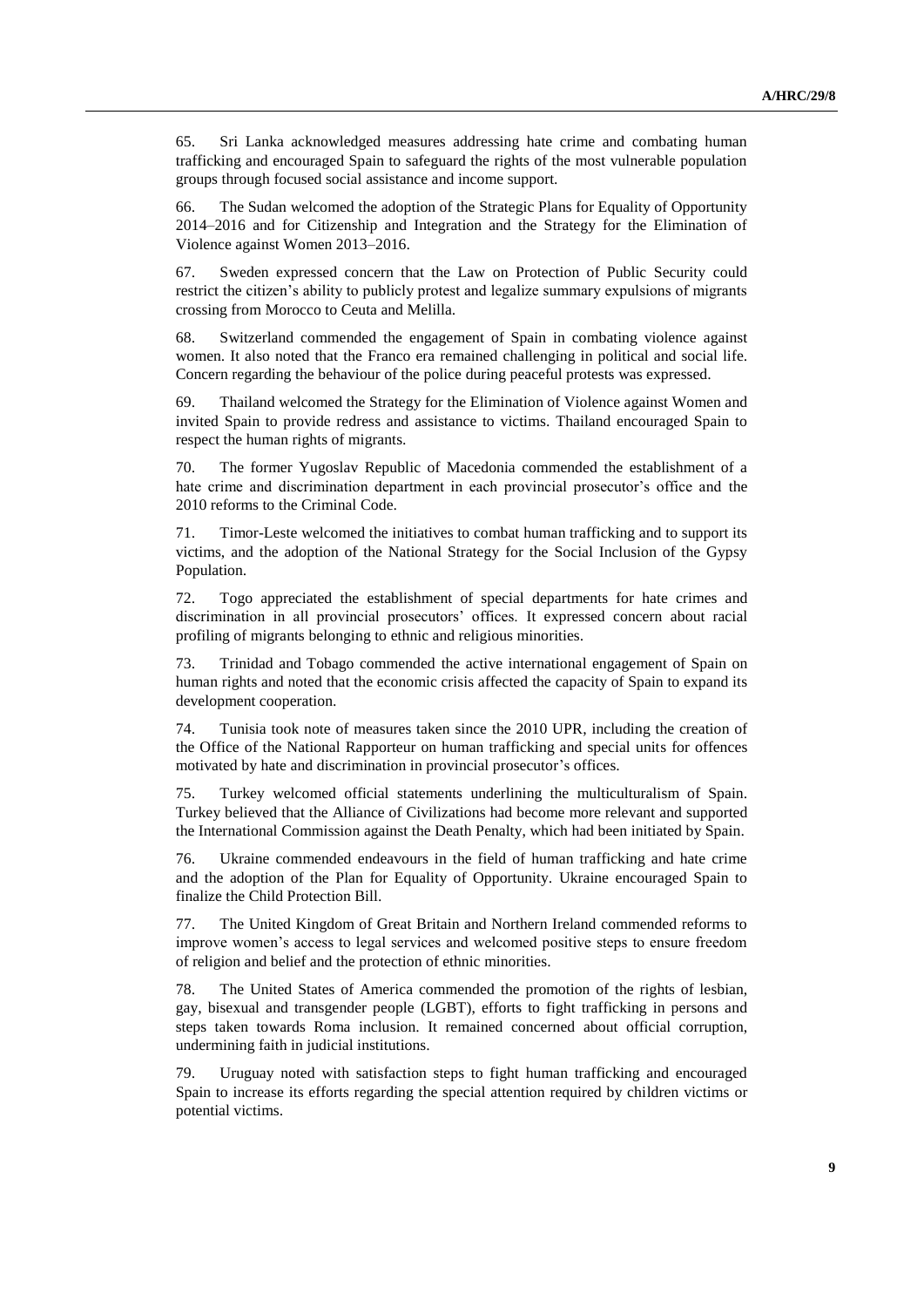80. The Bolivarian Republic of Venezuela recognized the active participation of Spain in international human rights forums, while noting the impact of the economic crisis on the quality of life of Spanish people.

81. Commending the reform of the Criminal Code, Albania asked about the envisaged amendment to the Criminal Code to strengthen protection for victims of gender-based violence.

82. Algeria commended measures against racial discrimination and incitement to racial hatred. Steps regarding migrants' integration were encouraged further. It appreciated national and European coordination reinforcement on human trafficking.

83. Angola commended the ratification by Spain of most human rights instruments. It appreciated its efforts to respect international engagements with regard to the rights of migrants, their families and persons with disabilities.

84. Argentina welcomed the efforts of Spain to comply with the recommendations received during its first UPR, and praised the adoption of the Plan for the Inclusion of Pupils and Students with Special Education Needs.

85. Armenia welcomed steps taken to combat hate crimes, eliminate racial discrimination and combat trafficking in persons. Armenia highly appreciated measures adopted to implement the 2007 Historical Memory Act.

86. Australia encouraged Spain to implement its second Human Rights Plan. Australia welcomed the support of Spain for its LGBT community and acknowledged the challenges of reconciling border security, immigration policies and human rights obligations.

87. Austria was concerned about a bill to legalize automatic returns of people trying to cross border fences in Ceuta and Melilla. It noted that the reception conditions in those cities remained below minimum standards.

88. Azerbaijan welcomed the establishment of the post of National Rapporteur on human trafficking. It noted that some United Nations treaty bodies had expressed their concerns as to the existence of problems related to discrimination.

89. Bahrain welcomed measures to combat racial discrimination and xenophobia. Bahrain commended the Alliance of Civilizations initiative. Bahrain asked for more information on assistance to victims of trafficking.

90. Bangladesh appreciated the co-hosting by Spain of the Alliance of Civilizations and its efforts to eliminate discrimination against women. It expressed its concern regarding discrimination against migrants and Roma, and hate speech and xenophobic discourse among politicians.

91. Benin welcomed the ratification of the Council of Europe Convention on the Protection of Children against Sexual Exploitation and Sexual Abuse and the creation of a national council of victims of hate crimes.

92. Brazil welcomed legislative improvements on the rights of the child, in line with the recommendation made by Brazil during the first cycle. It reiterated the need to enhance protection of the human rights of migrants.

93. The Spanish delegation responded to questions that were raised during the interactive dialogue or sent in advance.

94. The General Law on the Rights of Persons with Disabilities unified the existing legislation on the subject and included the mainstreaming of disability policies. In the area of education, during the period 2012–2013, the percentage of people who received educational attention different from the ordinary amounted to 5.3 per cent of all students. In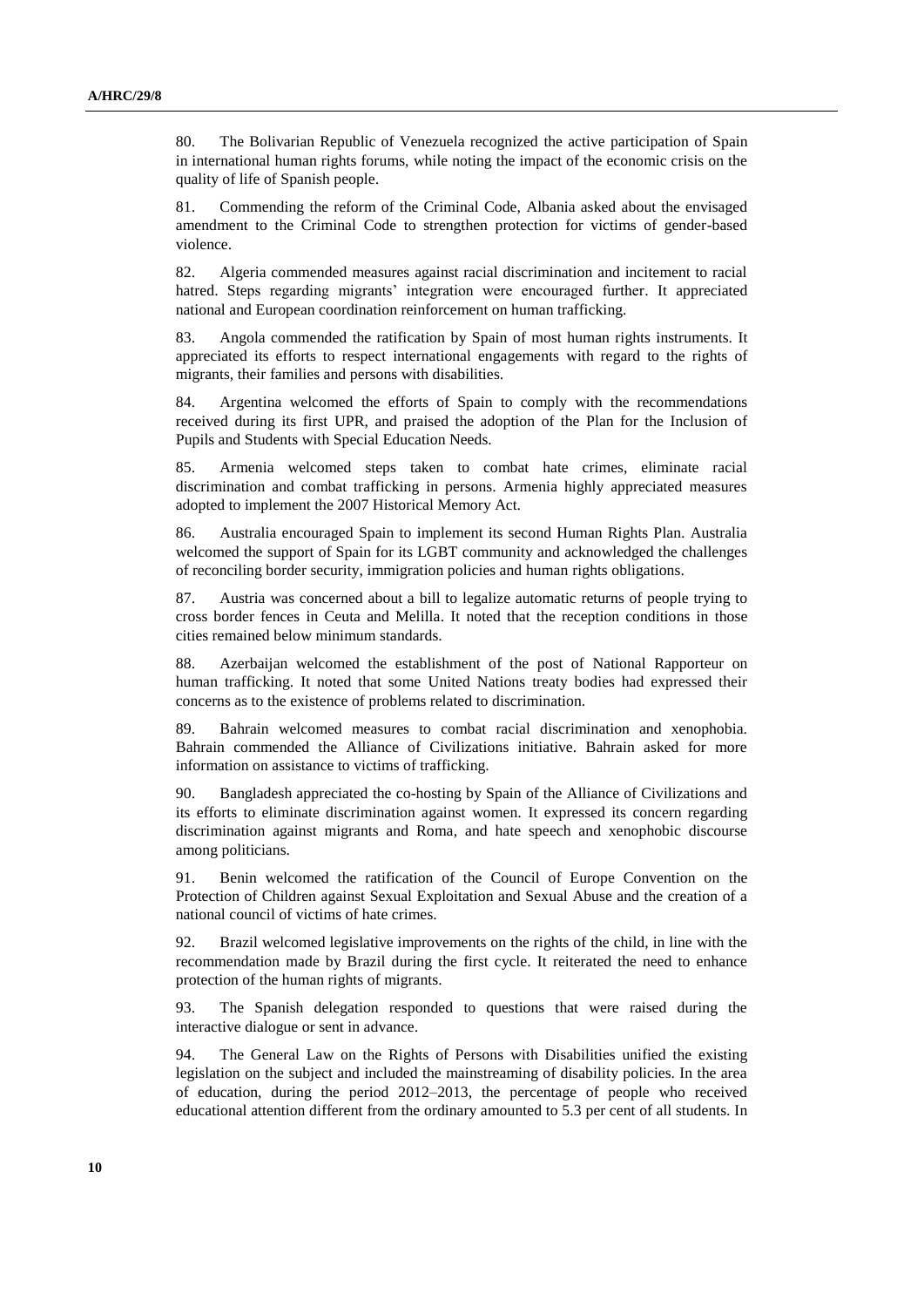addition, Spain paid special attention to access to university for people with disabilities, for whom there was exemption of fees and payments.

95. Regarding the gypsy population, in the previous 40 years there had been significant social progress. For instance, in primary education, nearly 100 per cent of Gypsy children were in school. However, Spain was still struggling with some ongoing challenges, such as school early dropout and the segregation of some education centres.

96. In response to comments from delegations, the Spanish delegation reported on the efforts on capacity-building for judges, prosecutors and other members of the investigative teams in the fight against gender violence.

97. In recent years the State had adopted regulations to promote equality in employment for women and men, to encourage a better balance between work and family, and sharing of responsibility. The measures adopted in 2014 to combat unemployment were of particular relevance owing to the fact that unemployment was higher among women.

98. In 2014, the Government had adopted a protocol on certain actions in relation to unaccompanied children arriving in Spanish territory, aimed at better coordination between concerned institutions and administrations. During their stay in the country, minors under Spanish protection were always considered legal residents. Once they reached adulthood they could renew their residence and work permits if they met the conditions established by law, which were more favourable than the general provisions on this matter.

99. In the near future the Government was expected to adopt a comprehensive plan to combat trafficking for sexual exploitation and to develop a protocol for the protection of victims of trafficking in human beings in order to better coordinate the action of the institutions and administrations concerned.

100. The delegation recalled that the regime of incommunicado detention was exceptional, applied for terrorist offences only, and could only be established by a judge or tribunal through a reasoned decision, for the period of time that was strictly necessary. The regime was under review within the framework of the reform of the law of criminal procedure.

101. In recent years the Government had adopted temporary and structural measures to address problems regarding mortgage debts. The temporary measures were taken to protect persons who, as a result of the crisis, were no longer able to meet the obligations arising from their mortgage loans to acquire homes and were in a situation of vulnerability. The structural measures introduced limits to interest rates on arrears and improved auction procedures in case debts remained after the sale in order to write them off.

102. Bulgaria appreciated recent ratifications, the establishment of the council of victims of hate crimes and of the Rapporteur on human trafficking and the adoption of strategies on equality of opportunity and against racism.

103. Canada welcomed the Strategy for the Elimination of Violence against Women and encouraged that the strategy address other forms of discrimination against female victims from migrant and disabled communities.

104. Chad welcomed the implementation of the previous recommendations and recalled the legal and institutional frameworks for the promotion and protection of human rights.

105. Chile acknowledged the participation of civil society in the preparation of the national report. It noted the effects of the crisis and welcomed the efforts to address its consequences for human rights protection.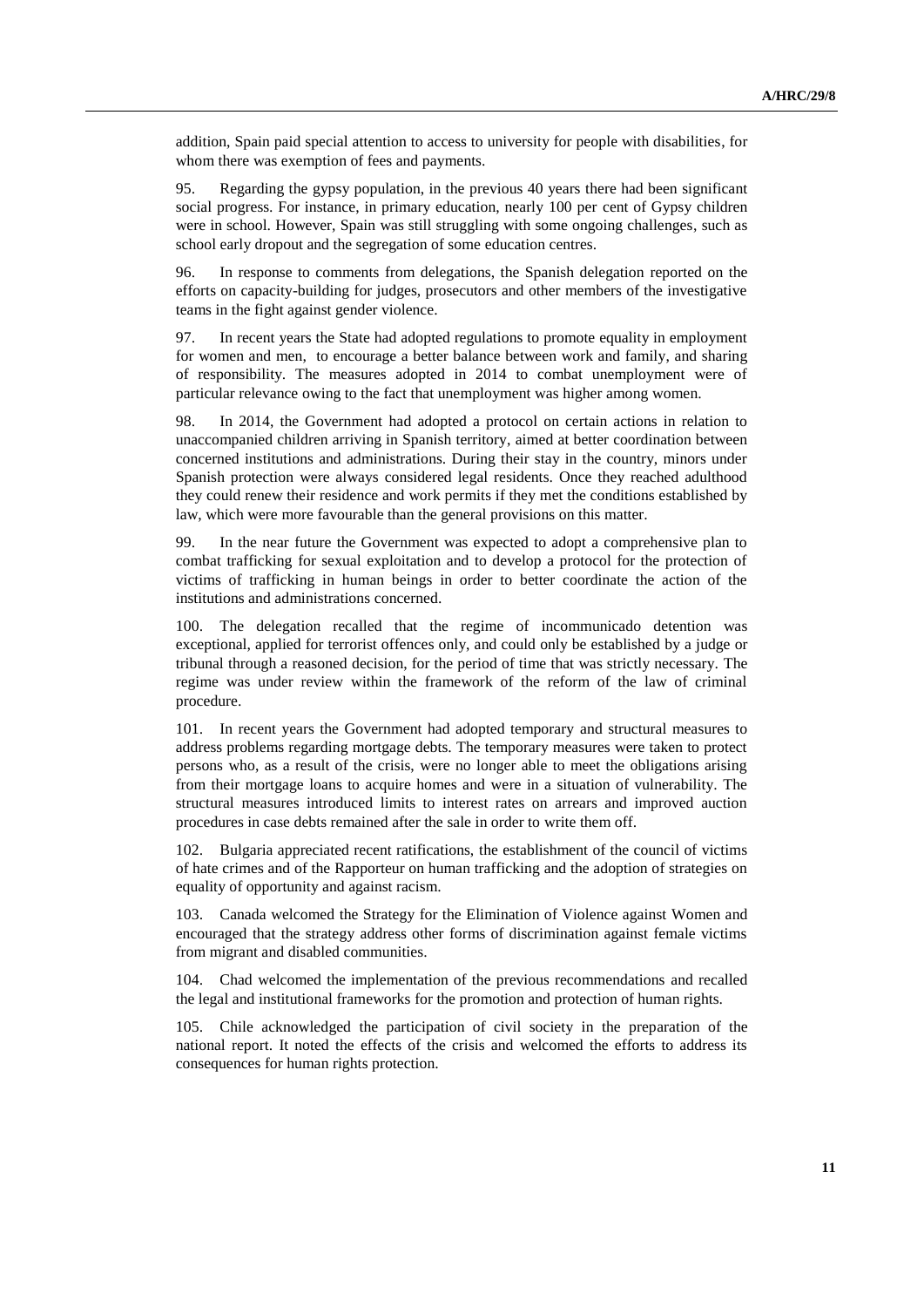106. China appreciated the efforts of Spain in the promotion of equal opportunities for men and women, the combat against sexual exploitation and the health-care reform. China welcomed the efforts on anti-racial-discrimination.

107. The Congo commended the establishment of a National Council on victims of hate crime. It noted the improvement of the legal framework for human trafficking, organ trafficking and forced marriages.

108. Costa Rica underscored the efforts by Spain to achieve the international abolition of the death penalty, and stated that its role in the creation of the International Commission against the Death Penalty was commendable.

109. Côte d'Ivoire commended human rights reforms, namely article 59bis of the Aliens Act on human trafficking (2010) and the adoption of a Protocol to protect victims of trafficking (2011).

110. Cuba noted the implications of austerity measures on the human rights situation. It invited Spain to further work to combat unemployment, poverty, evictions, hate speech and racial discrimination.

111. Cyprus welcomed initiatives to combat human trafficking, including the establishment of the Rapporteur, and to eliminate all forms of discrimination. Cyprus welcomed efforts to tackle racism and facilitate the integration of immigrants.

112. The Czech Republic appreciated the information on the implementation of previous UPR recommendations and the response of Spain to some advance questions.

113. Ecuador acknowledged efforts to comply with previous recommendations, including the ratification of the Optional Protocol to the International Covenant on Economic, Social and Cultural Rights, the Human Rights Plan assessment and measures to overcome the economic crisis.

114. Egypt welcomed the establishment of provincial discrimination departments and the continued commitment of Spain to women's rights. It recognized the difficulties resulting from the financial and economic crisis with regard to social protection and promotion of human rights.

115. Estonia highlighted the commitment of Spain to combating human trafficking and the prioritization of the elimination of violence against women. Estonia seconded the suggestion by the United Nations Educational, Scientific and Cultural Organization (UNESCO) that the Government pursue efforts to ensure the rights of all children to an inclusive education.

116. France welcomed the hate crime departments in provincial prosecutor's offices and plans to combat gender discrimination. It noted the impunity for crimes perpetrated during the civil war and dictatorship.

117. Gabon appreciated the measures regarding the fight against gender-based discrimination, notably policies favouring equal opportunities within the professional sphere and those on fighting violence against women.

118. Germany welcomed improvements in the institutional framework and appreciated civil society's involvement in the preparation of the national report. It praised the creation of the post of National Rapporteur on human trafficking.

119. Ghana commended various measures addressing hate crime and discrimination, human trafficking, racism, xenophobia and gender violence. It expressed concern about discrimination against migrants, and instances of racist stereotypes and prejudices in the media.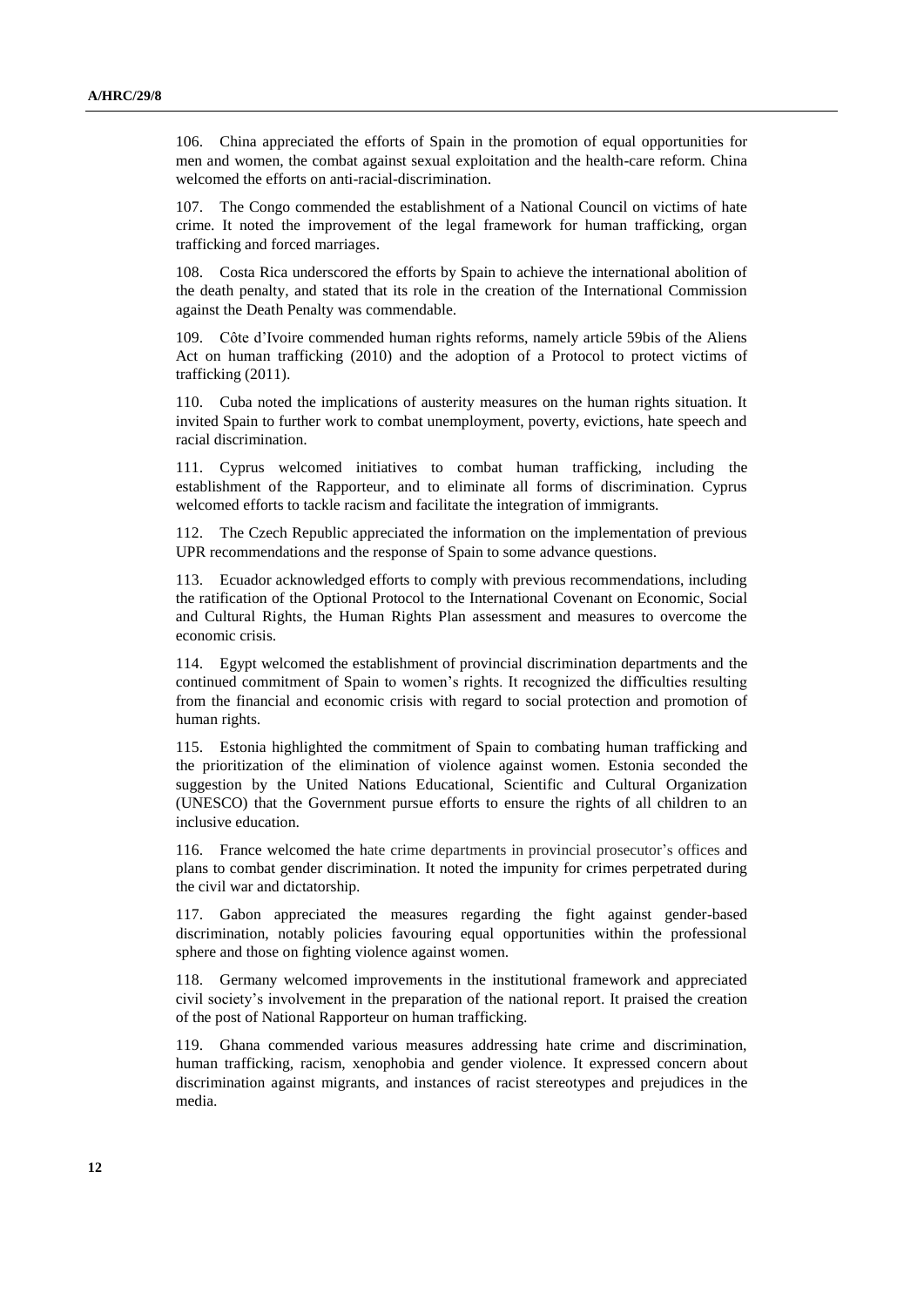120. Greece commended the ratification of most international instruments and the ongoing cooperation with the special procedures. It welcomed the improvements in the legal framework regarding persons with disabilities.

121. Guatemala welcomed the hate crimes and discrimination departments within provincial prosecutor's offices. It expressed concern at the situation of migrant women and the lack of equality before the law of foreigners.

122. Honduras welcomed the hate crimes and discrimination departments within local prosecutor's offices and the new legislation on human trafficking, forced marriage and enforced disappearances.

123. Hungary noted numerous achievements since the first review of Spain, notwithstanding economic and financial difficulties. Hungary recalled that in 2010 Spain had accepted three recommendations it had put forward, and that were being implemented.

124. India welcomed the adoption of the Strategy for the Social Inclusion of the Gypsy Population. India referred to concerns at the practice of incommunicado detention and encouraged Spain to share information on acts of ethnic profiling.

125. Highlighting its commitment to the international human rights normative framework, the Spanish delegation mentioned the following instruments to which Spain had recently become a party: the Optional Protocol to the International Covenant on Economic, Social and Cultural Rights, the Optional Protocol to the Convention on the Rights of the Child on a communications procedure, the Council of Europe Convention on preventing and combating violence against women and domestic violence (Istanbul Convention) and the Council of Europe Convention against Trafficking in Human Organs.

126. The delegation emphasized that its institutional commitment was shown by the active support and participation of Spain in the UPR and in all the work of the Human Rights Council, of which Spain had been a member between 2011 and 2013. The membership of Spain in the Security Council from January 2015 was considered to be another opportunity to promote and defend human rights at the multilateral level.

127. The delegation recalled some of the foreign policy priorities of Spain in the area of human rights: the fight against the death penalty and the promotion of a universal moratorium as a first step towards abolition; the fight against gender-based discrimination and discrimination based on sexual orientation; the human right to water and sanitation; the rights of persons with disabilities; business and human rights; and human rights defenders.

128. Each recommendation received would be carefully studied to with a view to setting forth, within a reasonable time frame, the position of the Government. The delegation stated that it would use the right not to express a position immediately, being aware of the importance of thoroughly analysing which commitments could be undertaken.

129. The delegation pointed out that many of the recommendations and questions received arose from the impact of the fiscal adjustment measures taken to combat the economic and financial crisis. It reiterated that the Government was fully aware of the sacrifices that those measures had involved for many people and that it had taken special care to respecting the criteria of necessity, timeliness, non-regression and nondiscrimination.

130. The delegation concluded by reiterating its commitment to the universal periodic review.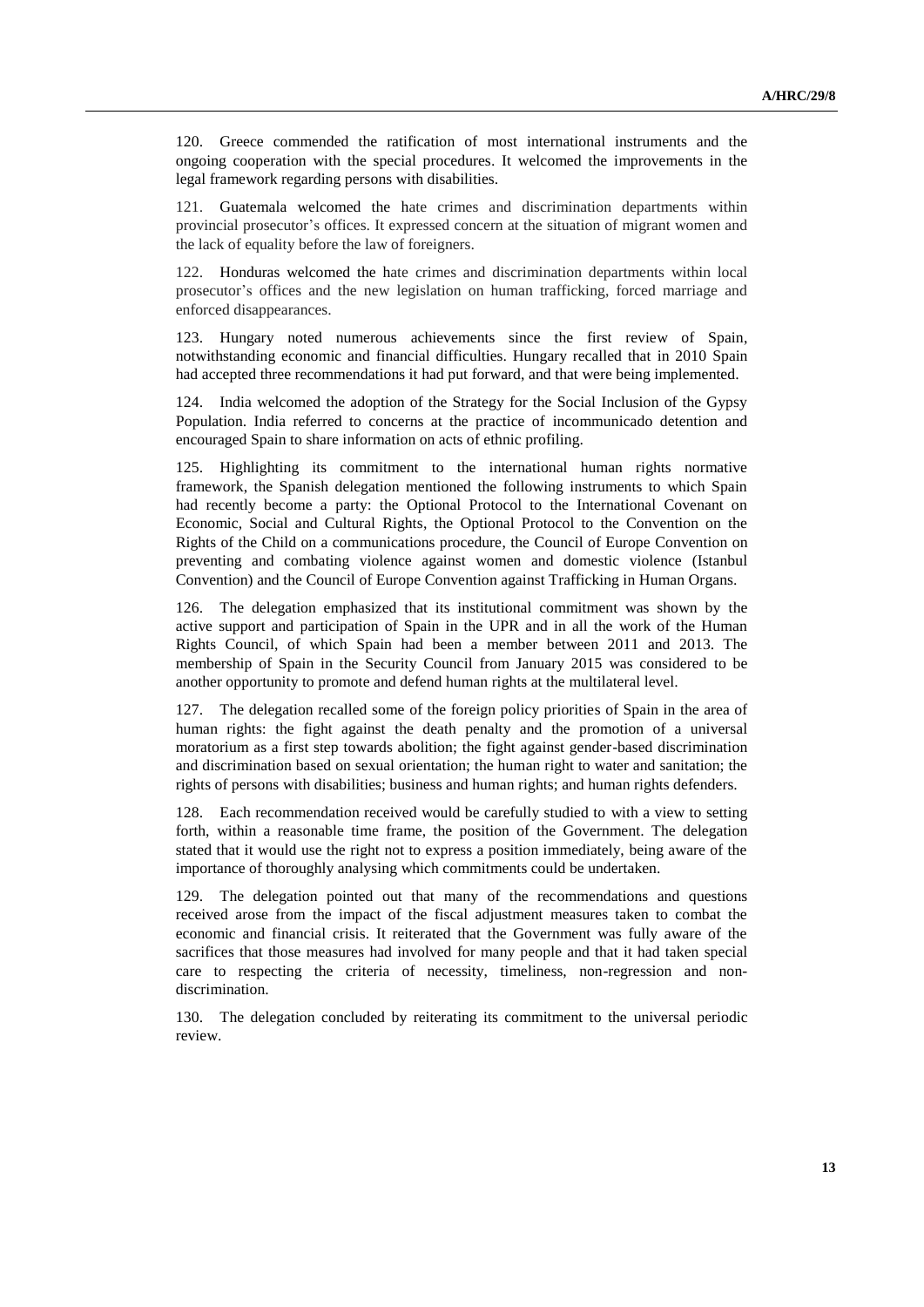### **II. Conclusions and/or recommendations**

131. **The following recommendations will be examined by Spain, which will provide responses in due time, but no later than the twenty-ninth session of the Human Rights Council, to be held from 15 June to 3 July 2015:**

131.1. **Ratify the International Convention on the Rights of Migrant Workers and Members of Their Families (ICRMW), as previously recommended (Indonesia);**

131.2. **Continue to consider ratification of ICRMW (Nicaragua);**

131.3. **Consider taking specific steps towards accession to the migrant workers' rights convention or the ICRMW (Philippines);**

131.4. **Consider the possibility of ratifying ICRMW (1990), and acceding to the Convention on the Reduction of Statelessness (1961) (Ecuador);**

131.5. **Consider ratifying ICRMW (Rwanda) (Sri Lanka);** 

131.6. **Ratify ICRMW, as a fundamental step towards the protection of human rights in the country (Guatemala);**

131.7. **Accede to ICRMW (Sudan);**

131.8. **Ratify ICRMW (Algeria) (Benin) (Côte d'Ivoire) (Gabon) (Ghana) (Honduras) (Iran (Islamic Republic of)) (Paraguay) (Senegal) (Sierra Leone) (Timor-Leste) (Turkey) (Venezuela (Bolivarian Republic of));**

131.9. **Accede to the Convention on the Reduction of Statelessness (Azerbaijan) (Paraguay) (Portugal);**

131.10. **Promote the establishment of an inter-ministerial committee on human rights in order to further improve coordination between the various national administrations and increase the effectiveness of the Human Rights Office (Italy);**

131.11. **Consider establishing an inter-ministerial committee responsible for the implementation of its international human rights obligations, inter alia, for coordinating the drafting of the national reports to the treaty bodies and for organizing country visits by the Human Rights Council's special procedures (Portugal);**

131.12. **Install a high-ranking governmental working group on human rights to ascertain the smooth cooperation and coordination of inter-ministerial work in the field of human rights (Germany);**

131.13. **Consider the possibility of establishing a public monitoring system of international recommendations to facilitate the systematization and follow-up of the recommendations of treaty bodies and mechanisms of the Human Rights Council (Paraguay);**

131.14. **Continue the good practice of having a national Human Rights Plan by formulating a comprehensive plan of action or strategy (Indonesia);** 

The conclusions and recommendations have not been edited.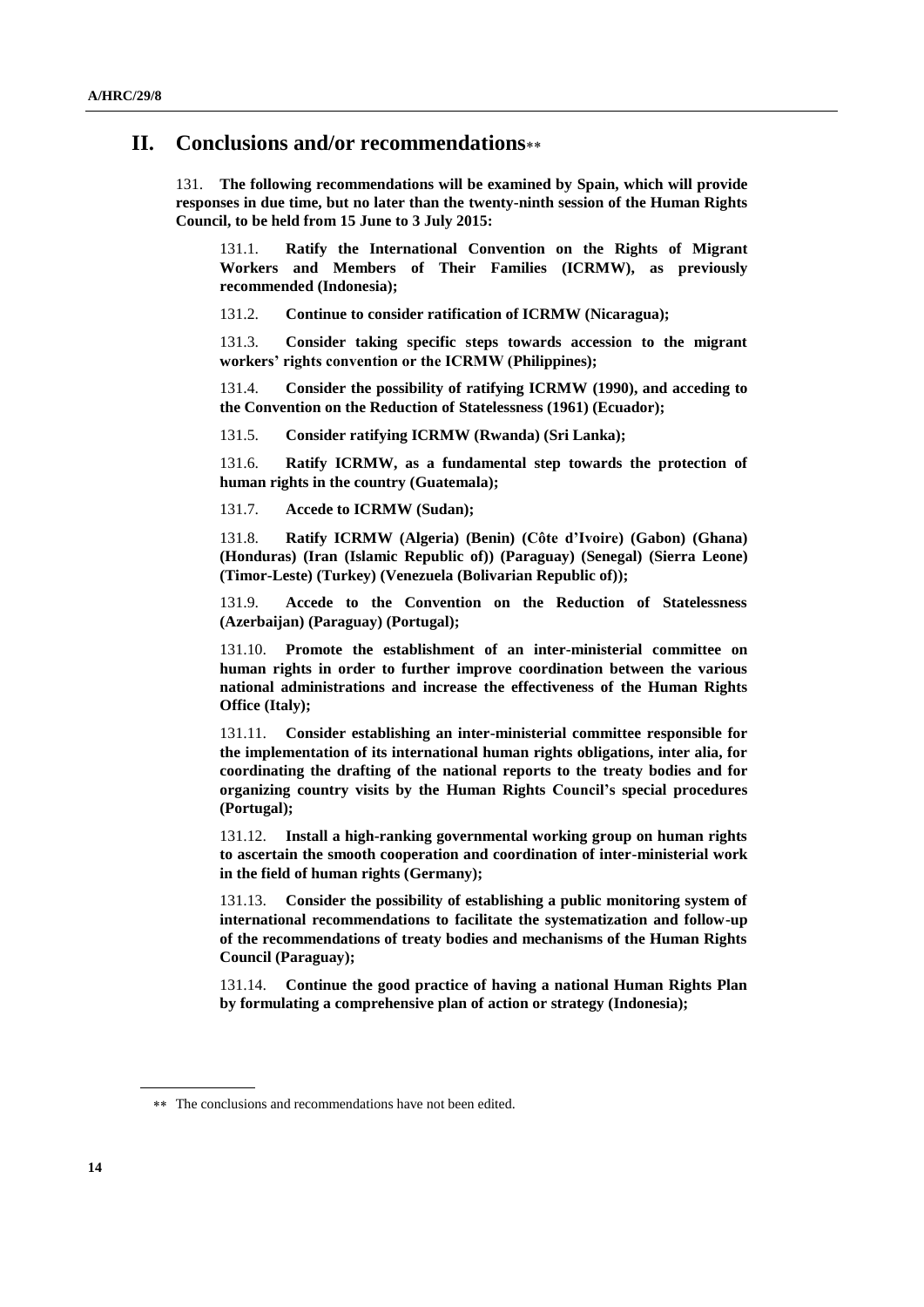131.15. **Proceed to the development of a new National Human Rights Plan and implement the National Strategy for the Elimination of Violence against Women (Greece);**

131.16. **Consider developing human rights indicators as suggested by OHCHR as an instrument that allows for a more precise and coherent evaluation of national human rights policies (Portugal);**

131.17. **Pursue particular efforts to spread awareness of human rights and disseminate its principles among its citizens (Kuwait);**

131.18. **Make an assessment, by the end of 2016, of the actions undertaken in the framework of the various strategic plans on the protection of women and children (France);**

131.19. **Intensify efforts to foster national unity and harmony, including by promoting dialogue among societies of different ethnicity and faith (Malaysia);**

131.20. **Step up efforts within the framework of the Alliance of Civilizations for the promotion of the dialogue and rapprochement between religions and peoples (Morocco);**

131.21. **Consider the Caribbean region among those geographical areas of priority for the overseas and international development cooperation programmes that have been newly prioritized as a consequence of Spain's belttightening in face of the economic crisis (Trinidad and Tobago);**

131.22. **Continue the cooperation with the United Nations in the area of human rights (Romania);**

131.23. **Submit its overdue report to the Committee on the Elimination of Racial Discrimination (Sierra Leone);**

131.24. **Encourage closer civil society participation in the follow-up to the recommendations of the Human Rights Council (Trinidad and Tobago);**

131.25. **Implement the Strategic Plan on Equality of Opportunity 2014–2016 with the aim to eliminate any remaining gender-based discrimination (Montenegro);**

131.26. **Continue the implementation of the Strategic Plan on Equality of Opportunity 2014–2016 to achieve equal opportunity for women and men, in particular to reduce the pay gap (Myanmar);**

131.27. **Continue implementing the measures provided in the Strategic Plan on Equality of Opportunity 2014-2016 (Albania);** 

131.28. **Continue its efforts to implement the adopted Strategies to eliminate any remaining gender-based discrimination (Sudan);**

131.29. **Continue with efforts for mainstreaming of gender equality into laws and policies and assign sufficient resources for the implementation of the Law on comprehensive protection measures against gender-based violence (Serbia);** 

131.30. **Consider adopting new legislation that compels public companies to reserve a quota of their non-executive board seats for women (Italy);**

131.31. **Continue efforts aimed at reinforcing women's access to positions of responsibility and decision-making (Morocco);** 

131.32. **Increase women in decision-making process (Rwanda);**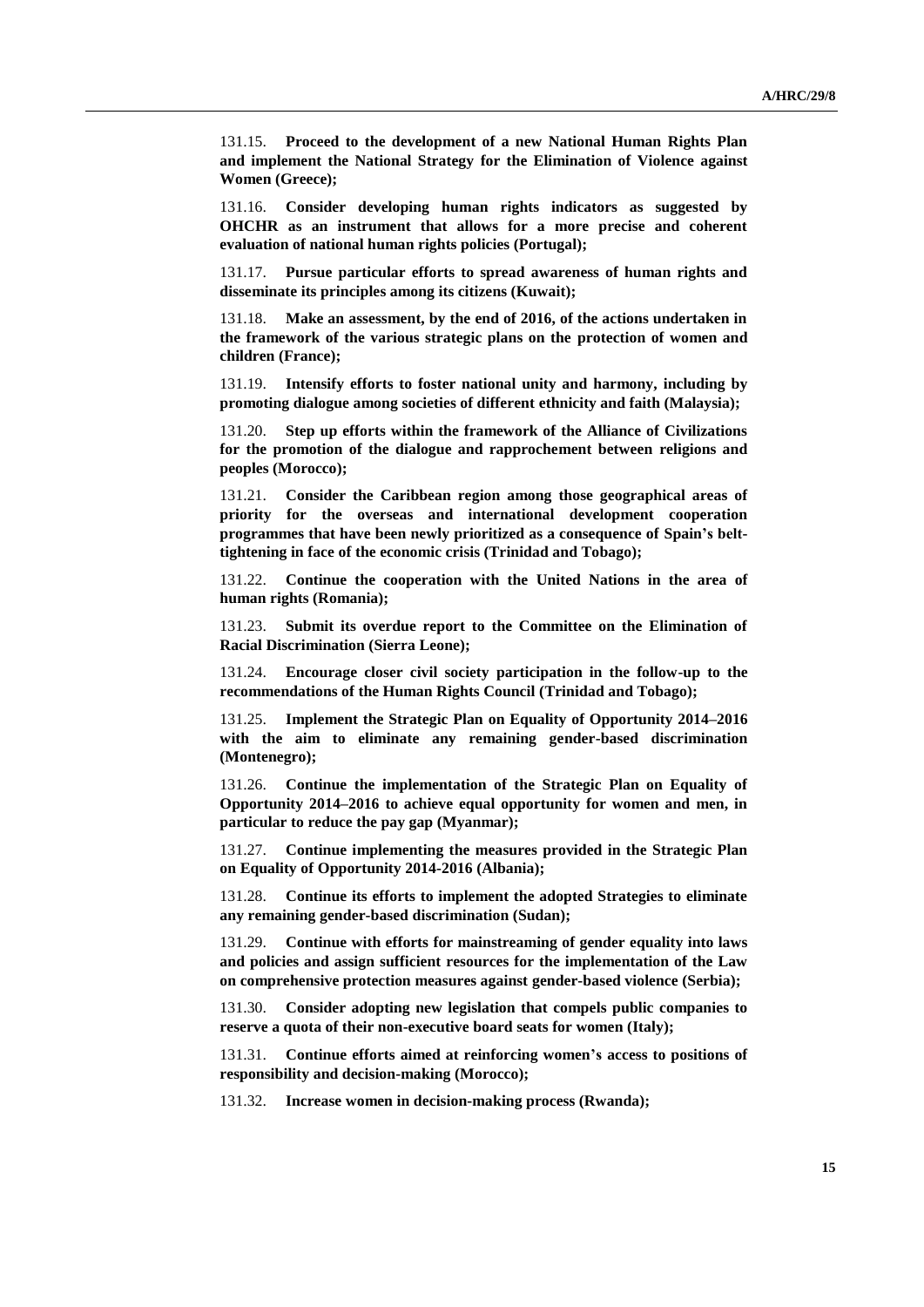131.33. **Close gender gaps by promoting and monitoring the equal representation of women in decision-making positions (Sierra Leone);**

131.34. **Promote vigorously the participation of women in decision-making positions, both in the public and private sectors (Ghana);**

131.35. **Enhance legislation in the field of racial discrimination, racism and hatred of foreigners (Lebanon);**

131.36. **Further strengthen measures, including existing legislation, to prevent and combat racism, racial discrimination, xenophobia and related forms of intolerance, and continue to improve national statistics (Brazil);**

131.37. **Strengthen legislation against discrimination by adopting a comprehensive law against racism, racial discrimination, xenophobia and related intolerance (Côte d'Ivoire);**

131.38. **Redouble its efforts in combating contemporary forms of racism, racial discrimination, xenophobia and related intolerance including criminalizing hate speech, and all forms of incitement to hatred and violence (Malaysia);**

131.39. **Improve policies against discrimination through legislation regulating hate crimes, racism, xenophobia and anti-Semitism (Israel);**

131.40. **Continue efforts to enhance the work of departments in relation to hate crimes and discrimination (Qatar);**

131.41. **Strengthen measures taken to combat hate speech/discourse (Bahrain);** 

131.42. **Take effective measures to curb racial hatred and religious intolerance, hate speech and xenophobic discourses (Bangladesh);** 

131.43. **Do all its best in order to put an end to hatred speech based on xenophobia and try to do all it can in order to tackle this matter within the institutions of the entire country (Libya);**

131.44. **Enhance efforts to combat discrimination against minority groups in the country, by effectively investigating and adequately punishing any racially motivated conduct (Namibia);**

131.45. **Provide full access to justice to people belonging to racial and religious minorities and to combat racial and religious profiling and strengthen anti-discrimination legislation through adoption of a comprehensive law on racism, racial discrimination, xenophobia and related intolerances which addresses hate speech and includes measures to effectively investigate and prosecute such offences (Pakistan);**

131.46. **Ensure that all racist behaviour is effectively investigated and duly punished (Togo);**

131.47. **Continue to strengthen the combat against racial discrimination and intolerance in all manifestations and protect the legitimate rights of the migrants and minority groups (China);**

131.48. **Strengthen the measures against discrimination, racism and xenophobia manifested in the field of employment, access to housing and education with regard to foreigners and minorities (Gabon);**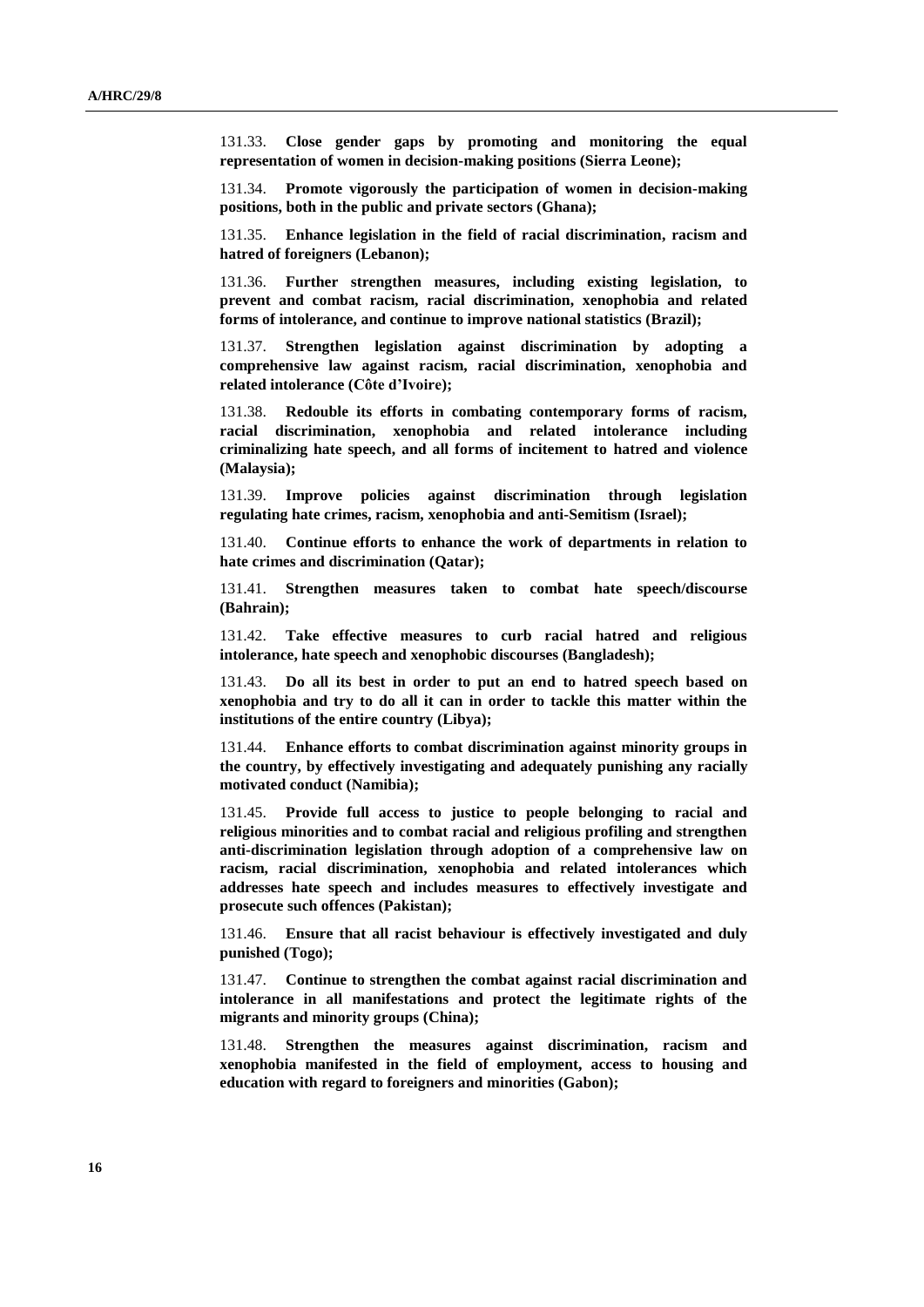131.49. **Undertake measures to put an end to ethnic and racial profiling and all forms of racial discrimination (Ghana);**

131.50. **Take effective measures to put an end to ethnic and racial profiling (India);**

131.51. **Combat discriminatory behaviour by members of the law enforcement forces and ensure that any racially-motivated misconduct is effectively investigated and adequately punished (Iran (Islamic Republic of));**

131.52. **Adopt legislative, judicial and administrative measures to ensure the right to an effective remedy for anyone who claims to have been subjected to torture or other ill-treatment and to provide the necessary administrative and judicial framework to prevent impunity for officers charged with such crimes (Netherlands);**

131.53. **Adopt legislative, judicial and administrative measures to ensure effective remedy for torture and ill-treatment and strengthen its framework to prosecute such crimes (Australia);**

131.54. **Ensure the diligent investigation of allegations of excessive use of force by its own security and militia (Israel);**

131.55. **Ensure that all allegations of torture and other ill-treatment perpetrated by security services are subject to impartial and independent investigations by the ordinary civil justice without delay, and ensure that victims receive reparations (France);**

131.56. **Ensure effective monitoring of detention and custody procedures by the law enforcement forces (Poland);**

131.57. **Establish a control mechanism for the police authorities with regard to signs of possible torture and ill-treatment committed by individual members (Germany);**

131.58. **Elaborate further concrete, meaningful practical measures and mechanisms that effectively prevent any ill-treatment by the police and prison guards, including the possibility of revision of the practice of incommunicado detention (Hungary);** 

131.59. **Abolish incommunicado detention, and ensure that all suspects in police custody have prompt and immediate access to a lawyer (Iran);** 

131.60. **Review the incommunicado detention regime to ensure compliance with international human rights law (Ireland);**

131.61. **Abolish the use of incommunicado detention and torture and ensure that all suspects in police custody have prompt access to a lawyer at the outset of detention (Pakistan);**

131.62. **Review the incommunicado detention regime by ensuring that access to legal assistance upon detention is not delayed, that detainees have the possibility to communicate with a lawyer of their own choice in private and that they are brought in front of a judge within 72 hours (Austria);**

131.63. **Review the compliance of its anti-terrorism legislation allowing for incommunicado detention with international human rights standards and consider abolishing the incommunicado regime (Czech Republic);** 

131.64. **Adopt a national strategy to improve the conditions in the penitentiary system (Russian Federation);**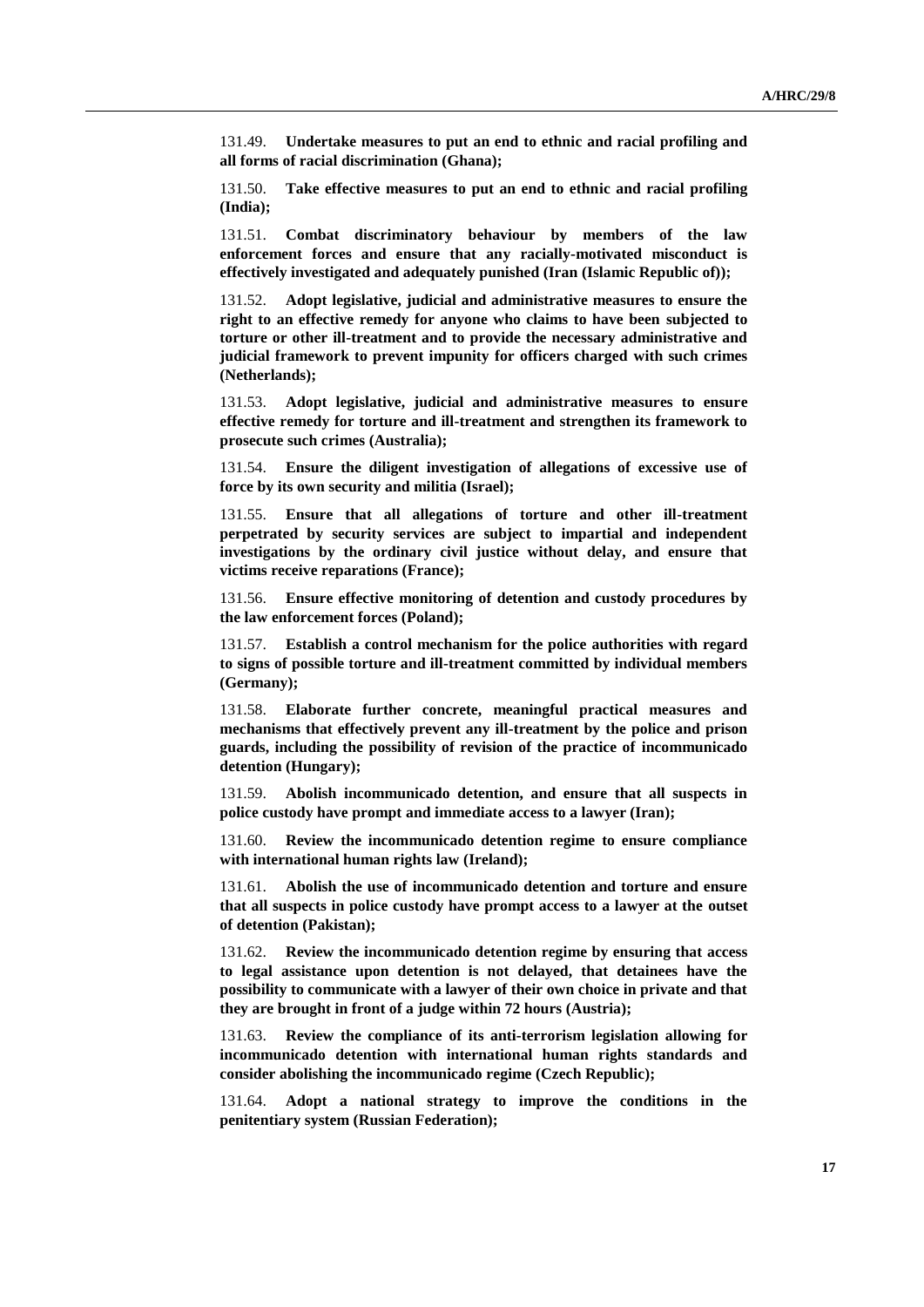131.65. **Strengthen measures toward eliminating violence against women, including domestic violence (Japan);**

131.66. **Continue its efforts in combating gender-based violence, particularly on women with disabilities, through effective implementation of its National Strategy for the Elimination of Violence against Women 2013–2016 (Malaysia);**

131.67. **Take all necessary measures to eliminate gender-based violence, including violence against foreign women, and to assess the workings of the relevant specialized courts in this regard (Namibia);**

131.68. **Continue its efforts to eradicate gender-based violence and to ensure the advancement of women in decision-making positions in all sectors (Republic of Korea);** 

131.69. **Continue to adopt all legislative and executive measures against gender-based violence, with special attention to migrant victims (Sri Lanka);** 

131.70. **Strengthen its protection programme against sexual and sexist violence, with a focus on the availability, accessibility and quality of protection measures, and ensure the full enjoyment of sexual and reproductive rights (Switzerland);**

131.71. **Carry out an evaluation into the obstacles victims of gender-based violence experience in accessing effective protection, justice and reparation and the causes which prevent them from filing a complaint (Netherlands);**

131.72. **Undertake an evaluation of the operation of the specialized courts on violence against women, identify and encourage best practice (Ireland);**

131.73. **Ensure the effective training of the judicial bodies in charge of investigating cases of gender-based violence (Slovakia);**

131.74. **Ensure that all judicial bodies carrying out investigations into gender-based violence receive specialized training in order to meet the requirements of the Organic Law on Comprehensive Protection Measures against Gender Violence (United Kingdom of Great Britain and Northern Ireland);**

131.75. **Adopt a new bill amending the Criminal Code on the issues of gender-based violence, human trafficking, sexual exploitation and forced marriage (Ukraine);**

131.76. **Foster strong coordination among the Ministries of Health, Justice and Interior through a formal mechanism to combat gender-based violence and ensure judicial, law enforcement, and other officials are properly trained on all forms of gender-based violence and discrimination (United States of America);**

131.77. **Strengthen the measures to combat violence against women (Timor-Leste);**

131.78. **Implement fully its National Strategy for the Elimination of Violence against Women (2013–2016) (Australia);**

131.79. **Apply stronger measures to combat violence against women, as a follow-up to the National Strategy for the Elimination of Violence against Women 2013–2016 (Cuba);**

131.80. **Strengthen the measures on combating domestic and other forms of gender-based violence (Azerbaijan);**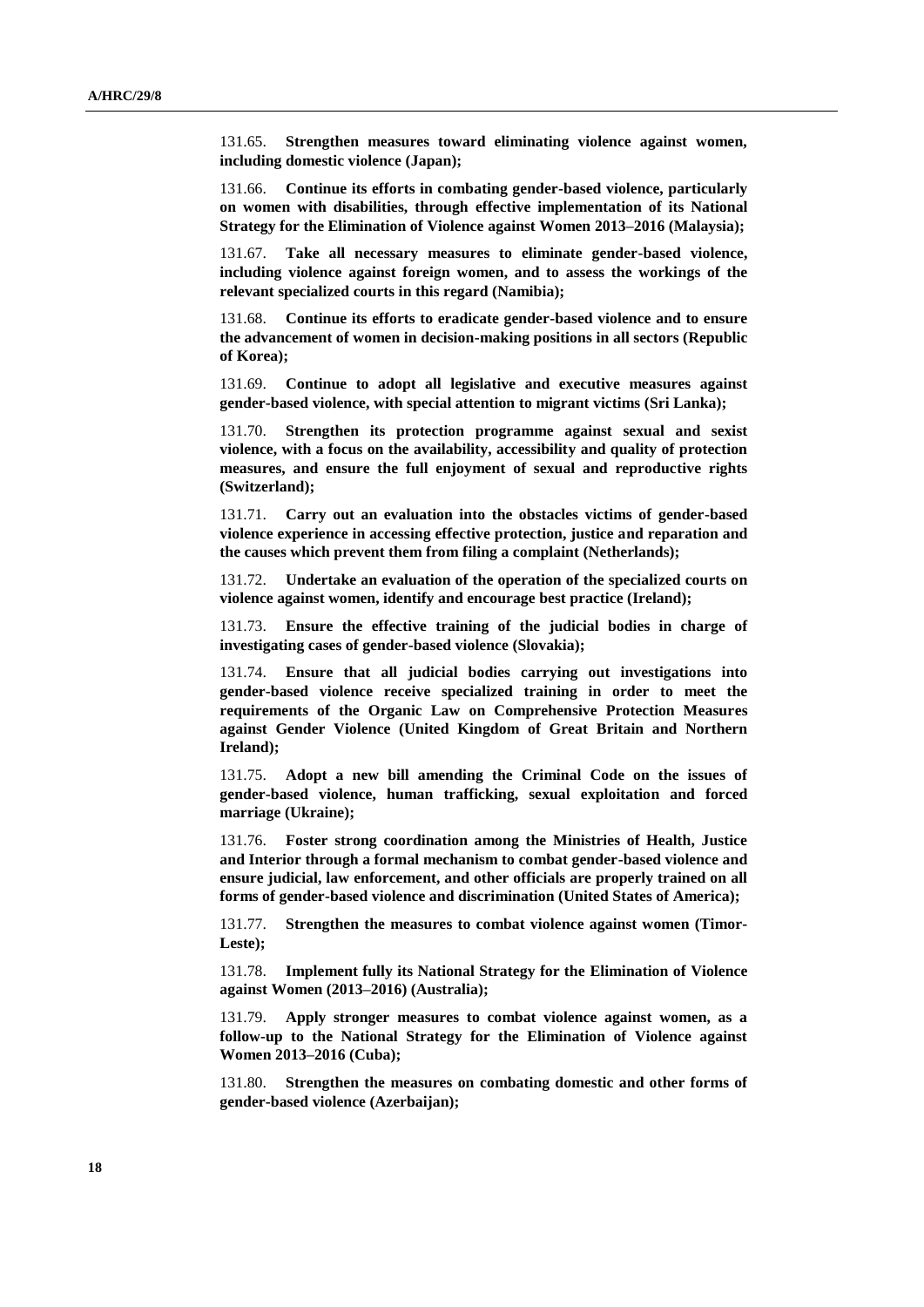131.81. **Strengthen the measures to combat violence against women, especially domestic violence (India);**

131.82. **Ensure the allocation of adequate resources for the implementation of Organic Law 1/2004 on measures of protection against gender violence, giving special attention to its accessibility through a national action plan (Chile);**

131.83. **Redouble efforts aimed at combating violence against women and children, especially those with disabilities (Ghana);**

131.84. **Continue efforts aimed at promoting rights of children, in particular migrant children and victims of sexual violence and abuse (Ukraine);** 

131.85. **Combat effectively violence against children resulting from the sexual abuse of minors (Iran (Islamic republic of));**

131.86. **Step up efforts to fight unlawful treatment of and violence against children, including sexual abuse (Russian Federation);**

131.87. **Continue improving combating of trafficking in persons (Lebanon);**

131.88. **Increase international and regional cooperation with regard to the issue of trafficking in persons (Qatar);**

131.89. **Continue to combat trafficking in human beings (Romania);**

131.90. **Improve the procedures used to identify victims and to address the special needs of child victims of trafficking (Albania);**

131.91. **Continue to take measures to combat trafficking of persons (Armenia);**

131.92. **Implement a new plan against people trafficking for sexual exploitation as soon as possible (Australia);**

131.93. **Continue its efforts regarding human trafficking for sexual exploitation, and consider drafting a new version of the comprehensive plan to fight trafficking for sexual exploitation (France);**

131.94. **Strengthen efforts to promote a transparent political system by streamlining judicial procedures to investigate and prosecute corruption expeditiously (United States of America);**

131.95. **Review the reform of the national justice system of early 2014, in particular with the aim of ensuring and enforcing the principle of universality of international human rights law (Germany);**

131.96. **Consider adopting the principle of restorative justice, with its alternative sentencing, in the juvenile justice system (Indonesia);**

131.97. **Continue the implementation of the Historical Memory Act despite the economic crisis (Lebanon);**

131.98. **Develop a comprehensive and inclusive strategy to deal with the past, based on the rights of victims and the obligations of States, namely justice, reparation and guarantees of non-repetition (Switzerland);**

131.99. **Continue its efforts in addressing historical injustices and protecting the rights of the victims of such injustices, both at the national and international levels (Armenia);**

131.100. **Use comparative studies to address the challenges posed by the investigation of international law crimes committed during the Civil War and**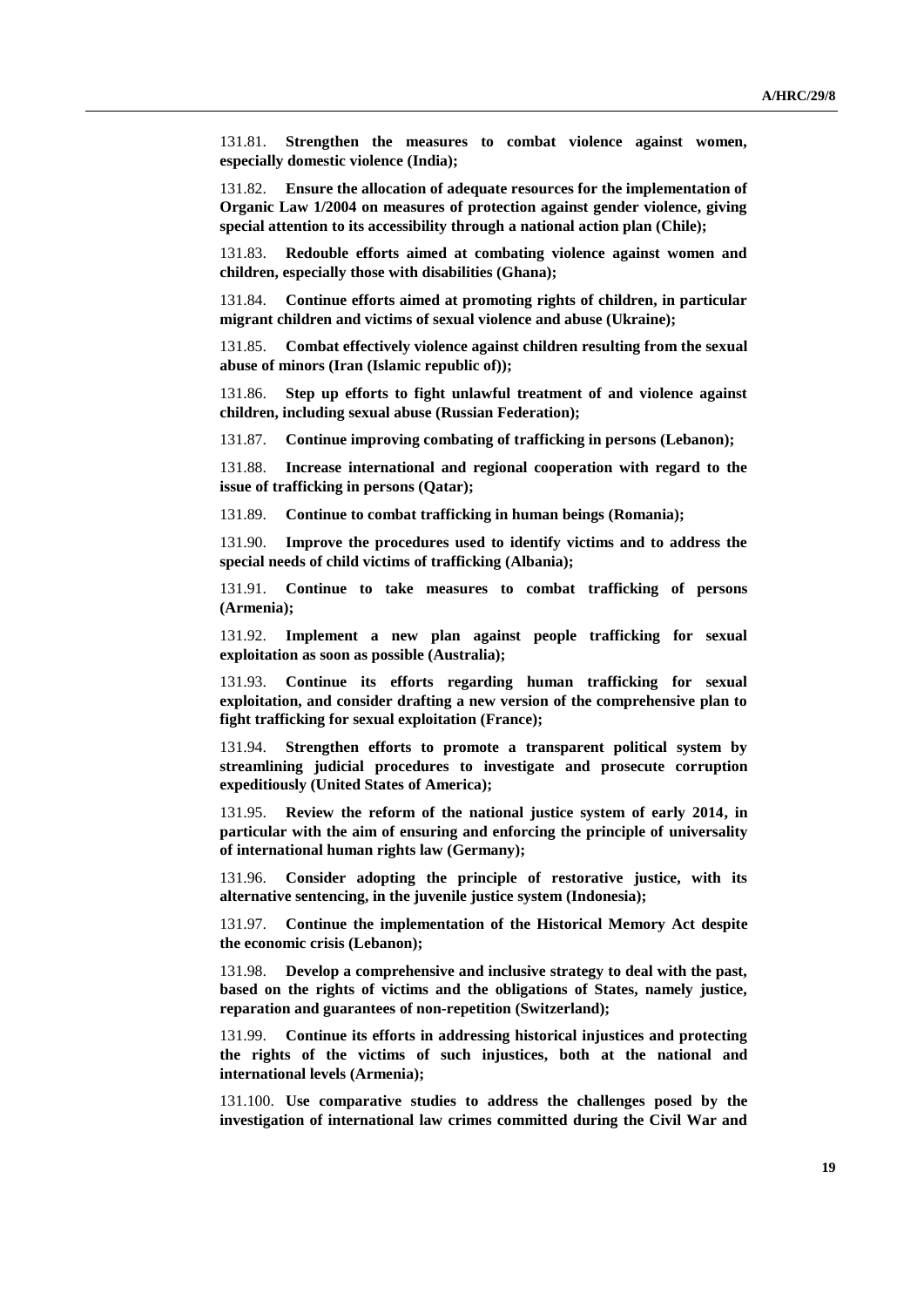**the Franco regime, in line with the recommendations of the Special Rapporteur on the promotion of truth, justice, reparation and guarantees of non-recurrence (Chile);**

131.101. **Take all necessary measures in order to make sure that cases of enforced disappearance are only addressed by the civilian courts and not special ones such as military courts (Libya);**

131.102. **Adopt legislative or other necessary measures to establish a definition of victim consistent with article 24, paragraph 1, of the International Convention for the Protection of All Persons from Enforced Disappearance (ICPPED)and ensure that any person who has suffered direct harm as a result of an enforced disappearance can receive all compensation and redress measures established under the law, even if criminal proceedings have not been initiated (Panama);**

131.103. **Fully address the issue of enforced disappearances in close cooperation with human rights mechanisms (Republic of Korea);** 

131.104. **Adopt appropriate legislative or judicial measures to criminalize enforced disappearance, in accordance to the provisions of ICPPED and promote changes in the internal order which enable enforced disappearances to be investigated thoroughly and impartially (Argentina);**

131.105. **Ensure the minimum age of marriage for children disallows early marriage (Sierra Leone);**

131.106. **Eliminate child marriages and increase the minimum age for marriage under exceptional circumstances (Azerbaijan);**

131.107. **Guarantee that the right to worship of minorities, including Muslims, is fully respected in practice (Iran (Islamic Republic of));**

131.108. **Decriminalize defamation and place it within the civil code in accordance with international standards (Estonia);**

131.109. **Strengthen the Government's commitment to ensuring fundamental rights of freedom of expression, peaceful assembly and association, and continue its cooperation with civil society, particularly with human rights defenders, by investing further efforts in creating a favourable environment for the members of the civil society organizations (Serbia);**

131.110. **Avoid any legislative amendments which would disproportionately limit the exercise of the right to freedom of assembly (Sweden);**

131.111. **Ensure the adjustment of the Public Safety Act, in order not to limit freedom of expression and the right to peaceful assembly (Chile);**

131.112. **Take measures to ensure that all legislation, in particular laws concerning the right of all persons to peaceful assembly and demonstration, upholds international human rights obligations (Costa Rica);**

131.113. **Ensure the full enjoyment of the rights to freedom of assembly and freedom of expression, facilitate the holding of peaceful rallies and revise existing laws or refrain from adopting new laws placing undue restrictions and deterrents on the exercise of freedom of assembly and freedom of expression (Czech Republic);**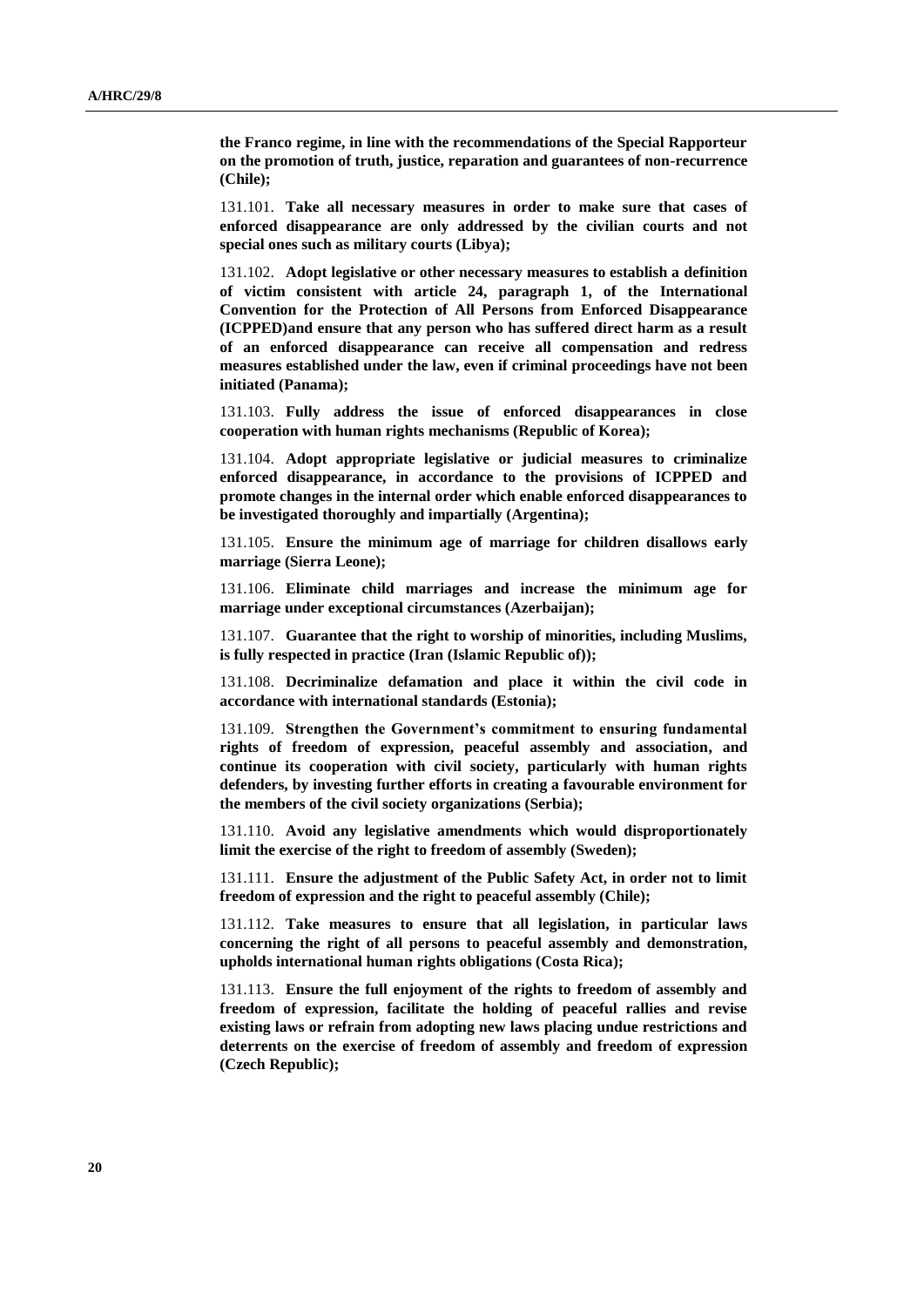131.114. **Adopt legislation that defines the necessity and proportionality of the use of force by police during acts of protest of the civil population (Russian Federation);**

131.115. **Increase awareness of security forces on the respect for human rights during demonstrations, to ensure the right to peaceful assembly and freedom of expression and association (Switzerland);**

131.116. **Step up measures to improve employability and access to employment, especially among young men and women, and ensure equal opportunities between them (Malaysia);**

131.117. **Put more emphasis on employment, especially on reducing the unemployment rate of young people (China);**

131.118. **Address the youth unemployment and combat effectively the existing discrimination against migrants in terms of their working conditions and requirements governing access to employment (Iran (Islamic republic of));**

131.119. **Ensure laws regarding discrimination with respect to employment or occupation are enforced and that members of the Romani community have the same inclusive legal protections, wages and working conditions as others (United States of America);**

131.120. **Fully ensure the safety and economic and social rights of migrant workers, in particular in irregular situations (Bangladesh);** 

131.121. **Review and modify, in the light of the recommendations of this review, those measures that may obstruct access to basic rights such as health, education and housing for migrants, particularly women and children (Nicaragua);**

131.122. **Make an impact assessment of any negative consequences of budgetary adjustments with regard to universal access to health and education, particularly their impact on vulnerable groups such as migrants, women, people with disabilities, the elderly and children (Norway);** 

131.123. **Proceed to systematically assess the impact of austerity measures on the most vulnerable social groups, especially children (Algeria);**

131.124. **Consider prioritizing measures to mitigate the impacts of the economic crisis (Sri Lanka);** 

131.125. **Take steps to ensure that the measures of austerity do not negatively impact economic, social and cultural rights, specially the rights to adequate housing, health, food and education (Brazil);**

131.126. **That any austerity measures adopted by the Government should be minimal, temporary, proportional, non-discriminatory, and take into account the needs of the poorest and most disadvantaged citizens (Egypt);**

131.127. **Resume the measures of social protection and care for the most disadvantaged affected by the international economic and financial crisis (Cuba);**

131.128. **Resume as soon as possible, measures of social protection and care for those most affected by the severe effects of the crisis (Venezuela (Bolivarian Republic of));**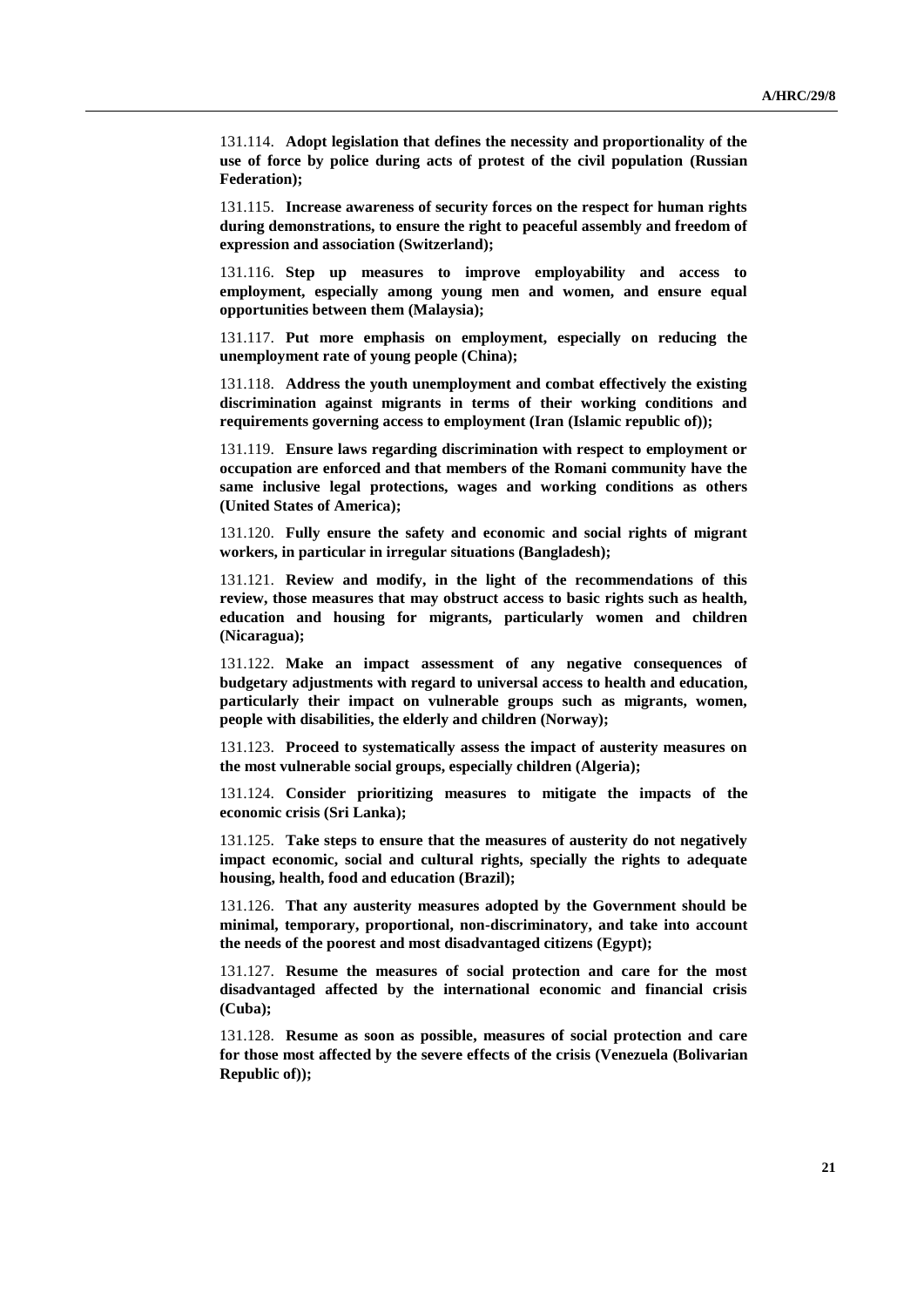131.129. **Give priority to the improvement of the situation of those living in severe poverty when restoring the social protection measures and assistance (Slovenia);**

131.130. **Continue its efforts to fully ensure economic and social rights for all vulnerable groups, including immigrants and persons with disabilities (Republic of Korea);** 

131.131. **Pursue actions targeted at enforcing access to health-care services and legal aid to vulnerable groups, including migrants regardless of their migration status (Republic of Moldova);** 

131.132. **Introduce reforms to protect economic, social and cultural rights including the right to development and eradicate poverty, tackle unemployment and social inequalities (Pakistan);**

131.133. **Consider the adoption of a comprehensive policy to address forced evictions of owners who can no longer pay their mortgages (Slovakia);** 

131.134. **Promote the relevant legislative review to encourage agreements between individuals and financial institutions in order to avoid evictions (Venezuela (Bolivarian Republic of));**

131.135. **Consider adopting comprehensive measures that provide adequate guarantees to the protection of the rights of migrant persons, particularly in relation to the right to housing (Ecuador);**

131.136. **Ensure access to health care and effective health coverage for all individuals without discrimination (Thailand);** 

131.137. **Provide health-care coverage for all persons residing in Spain, regardless of their administrative status (The former Yugoslav Republic of Macedonia);**

131.138. **Ensure access to basic health care and medical assistance to all people living in Spain without discrimination, including migrants with an irregular situation (Uruguay);**

131.139. **Review the health reforms to ensure health-care services for migrants (India);**

131.140. **Facilitate the access of children belonging to the most vulnerable groups to health services and education (Algeria);**

131.141. **Consider incorporating sexual and reproductive health education into the school curriculum (Slovenia);**

131.142. **Continue its efforts to increase the education budget to ensure adequate remuneration of teachers and adopt the necessary measures to guarantee education of quality and under equal conditions regardless of the ethnic origin, gender and disability of students (Mexico);**

131.143. **Protect the primary school education sector by maintaining adequate and appropriate budgets (Bahrain);** 

131.144. **Continue its efforts to reduce early dropouts from education and training (Myanmar);**

131.145. **Take the necessary measures to reduce the early school leaving rate (Turkey);**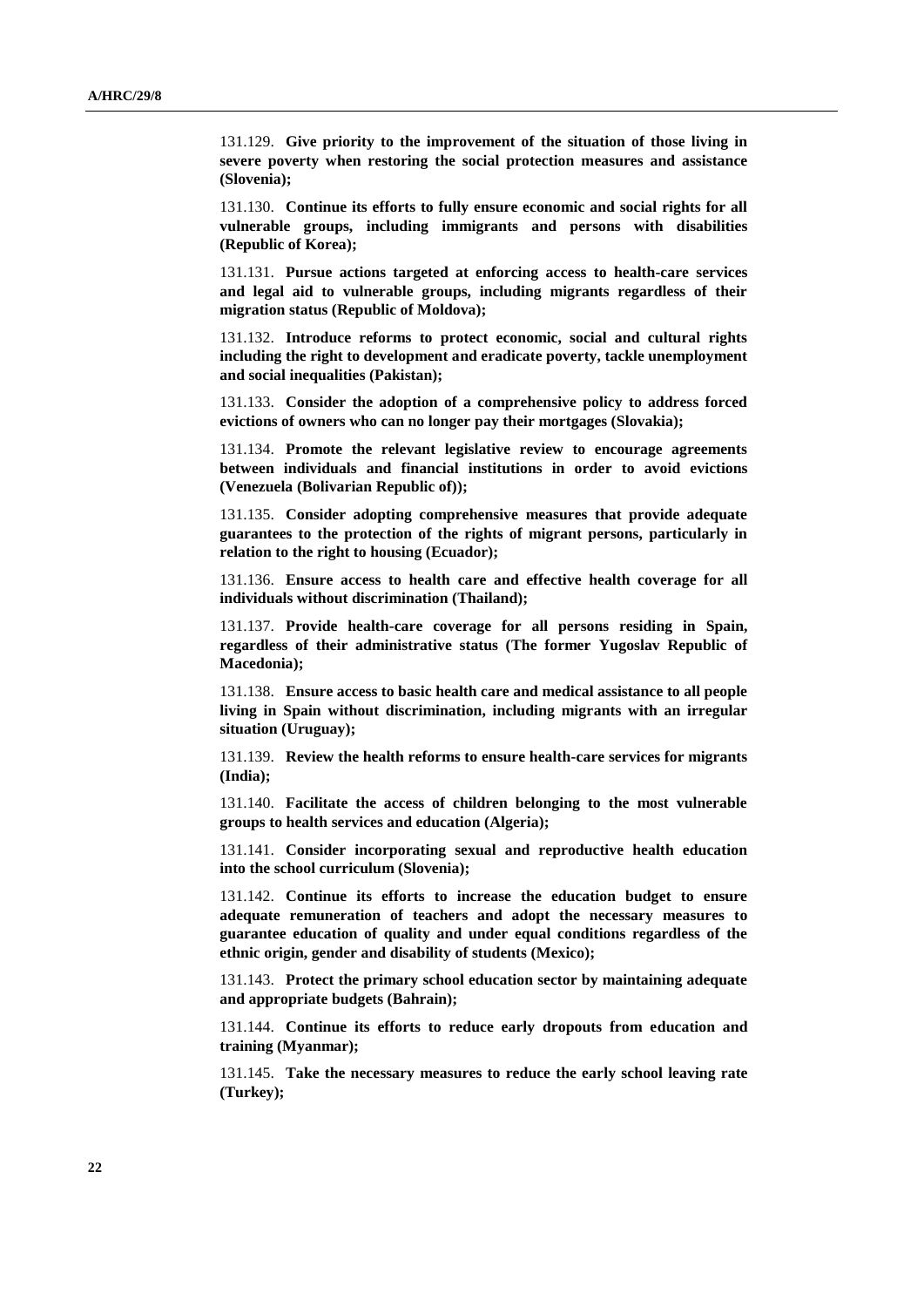131.146. **Continue to take action to guarantee equal access to basic quality education for all children in the country, including children of migrants (Philippines);** 

131.147. **Ensure equal education opportunities for migrants' children and Roma in particular (Poland);**

131.148. **Continue efforts with a view to guaranteeing the right for an inclusive education to all children, including children belonging to minorities or immigrant children (Senegal);**

131.149. **Take measures to further improve access to education for children with immigrant backgrounds (Bangladesh);** 

131.150. **Take necessary measures to improve access to education for children belonging to minorities and for children from immigrant families as well as to develop programmes to reduce school drop-out rate (The former Yugoslav Republic of Macedonia);**

131.151. **Develop the necessary initiatives in order to prevent and combat any school segregation of Gypsy students (Venezuela (Bolivarian Republic of));**

131.152. **Ensure that all persons with disabilities enjoy protection against discrimination, and have access to equal opportunities irrespective of their level of disability (Jordan);** 

131.153. **Create wide-ranging protection against the denial of rights to persons with disabilities to facilities and equal rights (Libya);**

131.154. **Continue measures to ensure the full participation of civil society representing persons with disabilities in the current reform processes of the civil code and the law of civil procedure regarding the matter of legal capacity, in accordance with the Convention on the Rights of Persons with Disabilities (Mexico);**

131.155. **Intensify their efforts to further improve the situation concerning the protection of rights of persons with disabilities (Cyprus);** 

131.156. **Ensure that persons with disability have the right to vote (Ghana);**

131.157. **Take further action to ensure the full participation of persons with disabilities in the country's political and public life and their access to equal opportunities (Greece);**

131.158. **Continue and strengthen the efforts aimed at the full integration of the Gypsy community and other minorities (Montenegro);**

131.159. **Implement the National Strategy for the Social Inclusion of Roma community in order to achieve the objectives provided for their social community (Albania);**

131.160. **Make enhanced efforts to combat discrimination against the Roma population to improve their access to education, housing, health and employment (India);**

131.161. **Increase measures to eradicate discrimination against the immigrant population, as well as to improve the situation of Gypsies and integration into Spanish society (Azerbaijan);**

131.162. **Continue to strengthen the cooperation with countries of origin, transit as well as destination in dealing with irregular migration (Thailand);**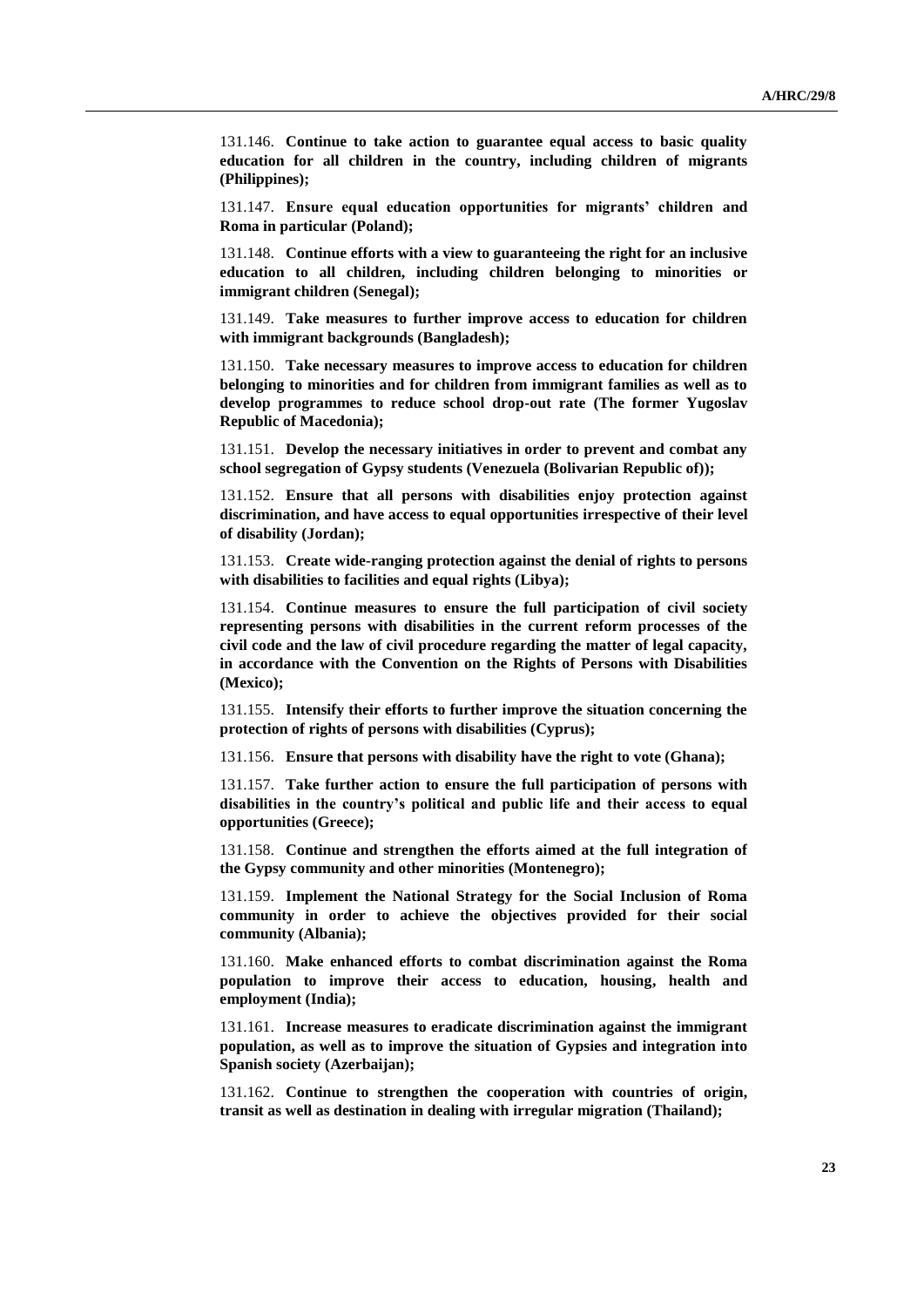131.163. **Guarantee, explicitly, equal rights before the law for non-citizens (Israel);**

131.164. **Ensure equal treatment before the law for non-citizens (Honduras);**

131.165. **Observe the right of individuals to consular access (India);**

131.166. **Adopt effective measures to stabilize the situation in the area of rights of migrants, including the end of the practice of unauthorized forced repatriation of migrants (Russian Federation);**

131.167. **Strengthen measures to ensure the full enjoyment of the rights of migrants, and the investigation and punishment of statements that incite to hate and other acts of discrimination against them, particularly those coming from officials of police, judicial and penitentiary organs as well as from immigration services (Argentina);**

131.168. **Continue its efforts to ensure that treatment of migrants and asylumseekers is in accordance with relevant international standards (Japan);**

131.169. **Continue with its efforts to safeguard the rights of migrants, and provide adequate funding for migrant integration policies (Jordan);**

131.170. **Take further measures to enhance the rights of regular and irregular migrants alike (Turkey);**

131.171. **Carry out measures so that, especially when treating with migrants and other vulnerable persons, all actions that are taken are respectful of the guarantees and protections established under international human rights instruments (Costa Rica);**

131.172. **Adopt more appropriate measures to improve the integration of migrants in society and eradicate poverty among vulnerable groups, especially children (Angola);**

131.173. **Ensure respect for procedural guarantees, including access to a lawyer and an interpreter, for migrants that are detected entering irregularly the autonomous cities (Israel);**

131.174. **Ensure that all migrants in detention have access to basic services and adequate living conditions (Canada);**

131.175. **Further strengthen the protection of the rights and dignity of foreigners when subjected to identity controls or expulsion procedures (Tunisia);**

131.176. **Ensure prompt investigation of allegations of mistreatment by security forces of migrants at the border to ensure that they are treated in accordance with international human rights obligations (Canada);**

131.177. **Ensure access to effective asylum procedures in line with international law and that migration policies respect the principle of nonrefoulement and European Union legislation (Norway);** 

131.178. **Ensure access to effective asylum procedures in line with international law and ensure that migration policies fully respect the principle of non-refoulement and are in line with European Union legislation (Sweden);**

131.179. **Fully respect the principle of non-refoulement and ensure effective access to asylum procedures for those fleeing human rights violations (Uruguay);**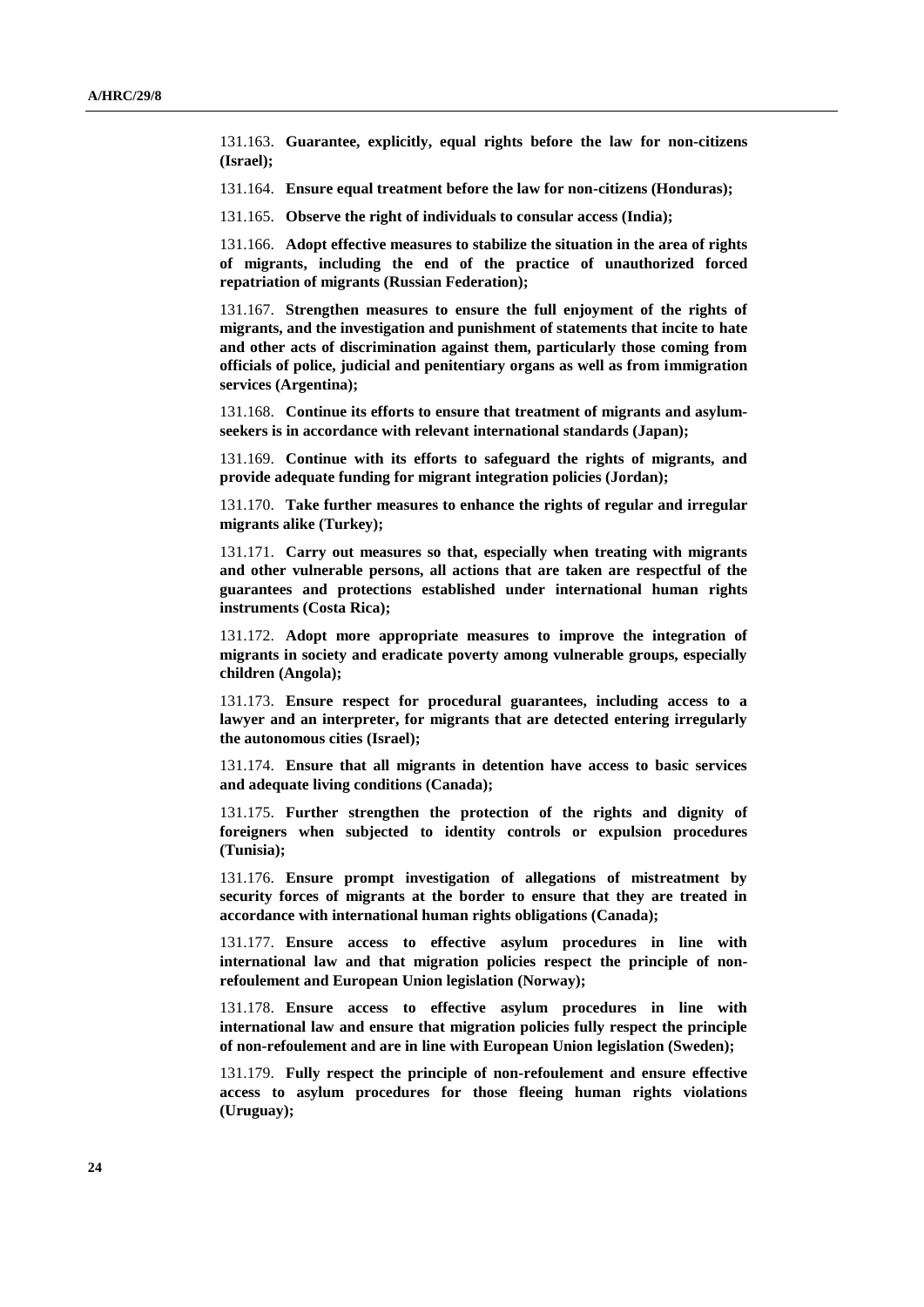131.180. **Review the current deportation practices for migrants in Ceuta and Melilla as well as the proposed amendment of Spain's national security law to ensure the right of an individual to seek asylum (Austria);**

131.181. **Ensure that the Spanish legal framework concerning migrants, refugees and asylum seekers, with particular attention to the autonomous cities of Ceuta and Melilla, complies with its international human rights obligations, including with regard to procedural safeguards (Canada);**

131.182. **Ensure that the immigration law and its proposed amendments are in compliance with the principle of non-refoulement and the prohibition of inhuman or degrading treatment, most importantly the provisions allowing for summary return of migrants and refugees without due process (Czech Republic);** 

131.183. **Take appropriate measures to ensure that the framework protocol for the protection of migrant children is consistent with international standards and that it is effectively implemented and monitored (Philippines);**

131.184. **Adopt legislative measures strengthening the protection of unaccompanied foreign minors (Iran (Islamic Republic of));**

131.185. **Take legislative and administrative measures to better protect unaccompanied migrant children (Togo);**

131.186. **Adopt legislative measures in order to strengthen the protection of unaccompanied foreign minors (The former Yugoslav Republic of Macedonia);**

131.187. **Take the appropriate measures so that international standards and the principle of the best interests of the child are observed in cases of repatriation of unaccompanied children, and adopt legislative measures to prevent that they become victims of trafficking (Honduras);**

131.188. **Finalize a national action plan on business and human rights in order to implement the United Nations Guiding Principles on Business and Human Rights (United Kingdom of Great Britain and Northern Ireland);**

131.189. **Contribute, with Spanish civil society stakeholders, to carry out initiatives on the elaboration of an international legally binding instrument on transnational corporations and human rights in the framework of the Human Rights Council, considering that the issue of corporations is one of the six Spanish foreign policy priorities in the area of human rights (Ecuador).**

132. **All conclusions and/or recommendations contained in the present report reflect the position of the submitting State(s) and/or the State under review. They should not be construed as endorsed by the Working Group as a whole.**